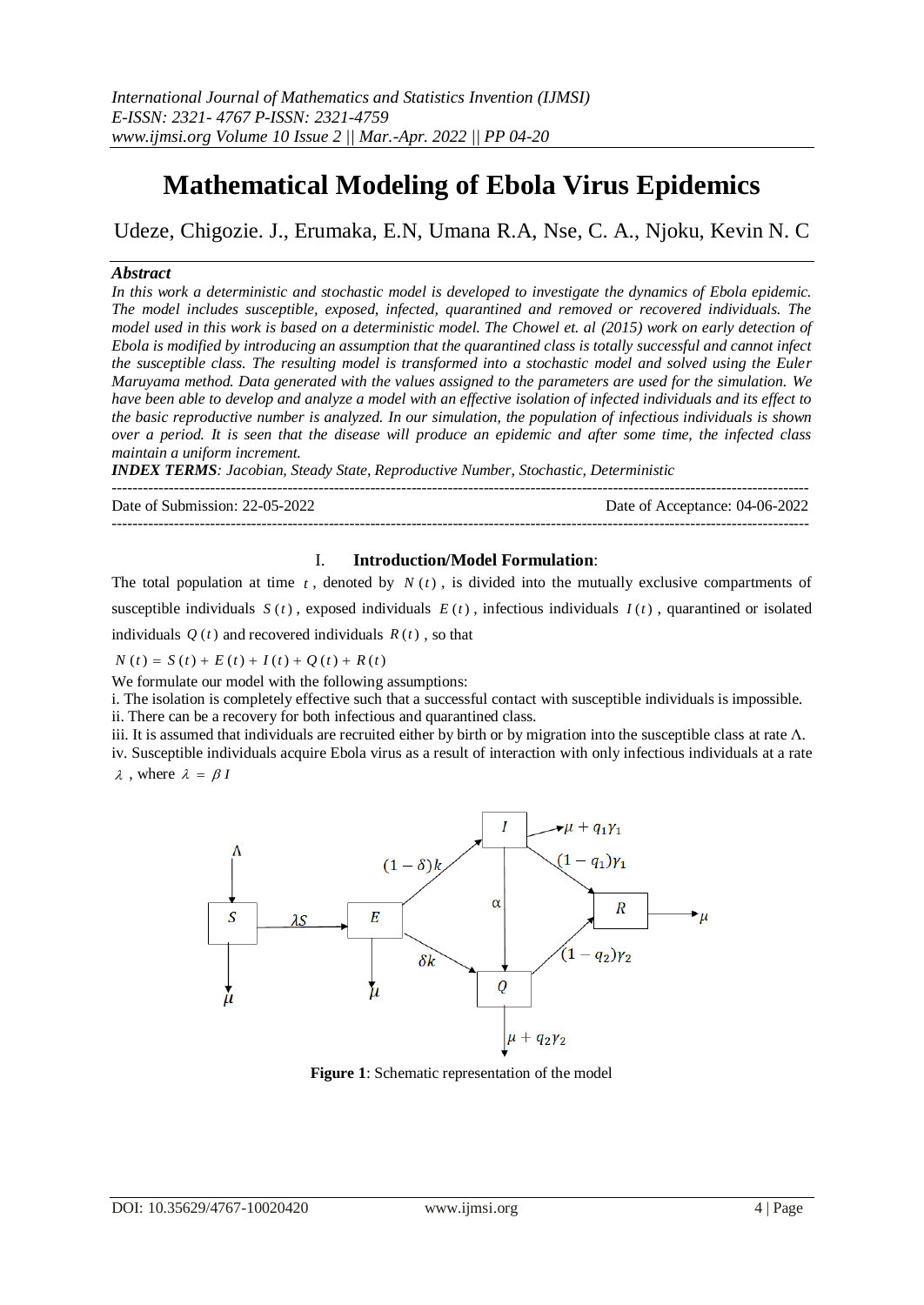|          | <b>Table 1.</b> Description of moder variables |  |  |  |  |  |  |  |
|----------|------------------------------------------------|--|--|--|--|--|--|--|
| Variable | Description                                    |  |  |  |  |  |  |  |
| S(t)     | Susceptible individuals                        |  |  |  |  |  |  |  |
| E(t)     | Exposed individuals                            |  |  |  |  |  |  |  |
| I(t)     | Infectious individuals                         |  |  |  |  |  |  |  |
| Q(t)     | Quarantined or isolated individuals            |  |  |  |  |  |  |  |
| R(t)     | Recovered individuals                          |  |  |  |  |  |  |  |

**Table 1**: Description of model variables

**Table 2**: Description of model parameters

| Parameter             | Description                                                                       |
|-----------------------|-----------------------------------------------------------------------------------|
| Λ                     | Recruitment rate                                                                  |
|                       | Effective contact rate                                                            |
|                       | Transmission rate for exposed individuals                                         |
| $\mathcal{Y}_1$       | Removal rate for infectious individuals either by recovery or Ebola induced death |
| $\gamma$ <sub>2</sub> | Removal rate for isolated individuals either by recovery or Ebola induced death   |
| $\alpha$              | Rate at which an infectious individual gets isolated                              |
| δ                     | Fraction of latent detectable individuals who are diagnosed and get isolated      |
| $q_{1}$               | Probability that an infectious individual dies due to Ebola                       |
| $q_{2}$               | Probability that an isolated individual dies due to Ebola                         |

The model equations are therefore given by  
\n
$$
\frac{dS}{dt} = \Lambda - \lambda S - \mu S
$$
\n
$$
\frac{dE}{dt} = \lambda S - (k + \mu)E
$$
\n
$$
\frac{dI}{dt} = (1 - \delta)kE - (\alpha + \gamma_1 + \mu)I
$$
\n
$$
\frac{dQ}{dt} = \delta kE + \alpha I - (\gamma_2 + \mu)Q
$$
\n
$$
\frac{dR}{dt} = (1 - q_1)\gamma_1 I + (1 - q_2)\gamma_2 Q - \mu R
$$
\n(1.1)

## **1.1 Basic Properties of the model Theorem 1**

**Theorem 1**<br>Let the initial data for the model (1.1) be  $S(0) > 0$ ,  $E(0) > 0$ ,  $I(0) > 0$ ,  $Q(0) > 0$ ,  $R(0) > 0$ . Then, the solutions

 $(S(t), E(t), I(t), Q(t), R(t))$  of the model (1.1) with positive initial data, will remain positive for all time

# $t > 0$ . **Proof**

Let

**Proof**<br>
Let<br>  $t_1 = \sup \{ t > 0 : S(t) > 0, E(t) > 0, I(t) > 0, Q(t) > 0, R(t) > 0 \} > 0$ 

It follows from the first equation of the model (3.6) that

$$
\frac{dS}{dt} = \Lambda - \lambda S - \mu S
$$
  
which can be re-written

ich can be re-written as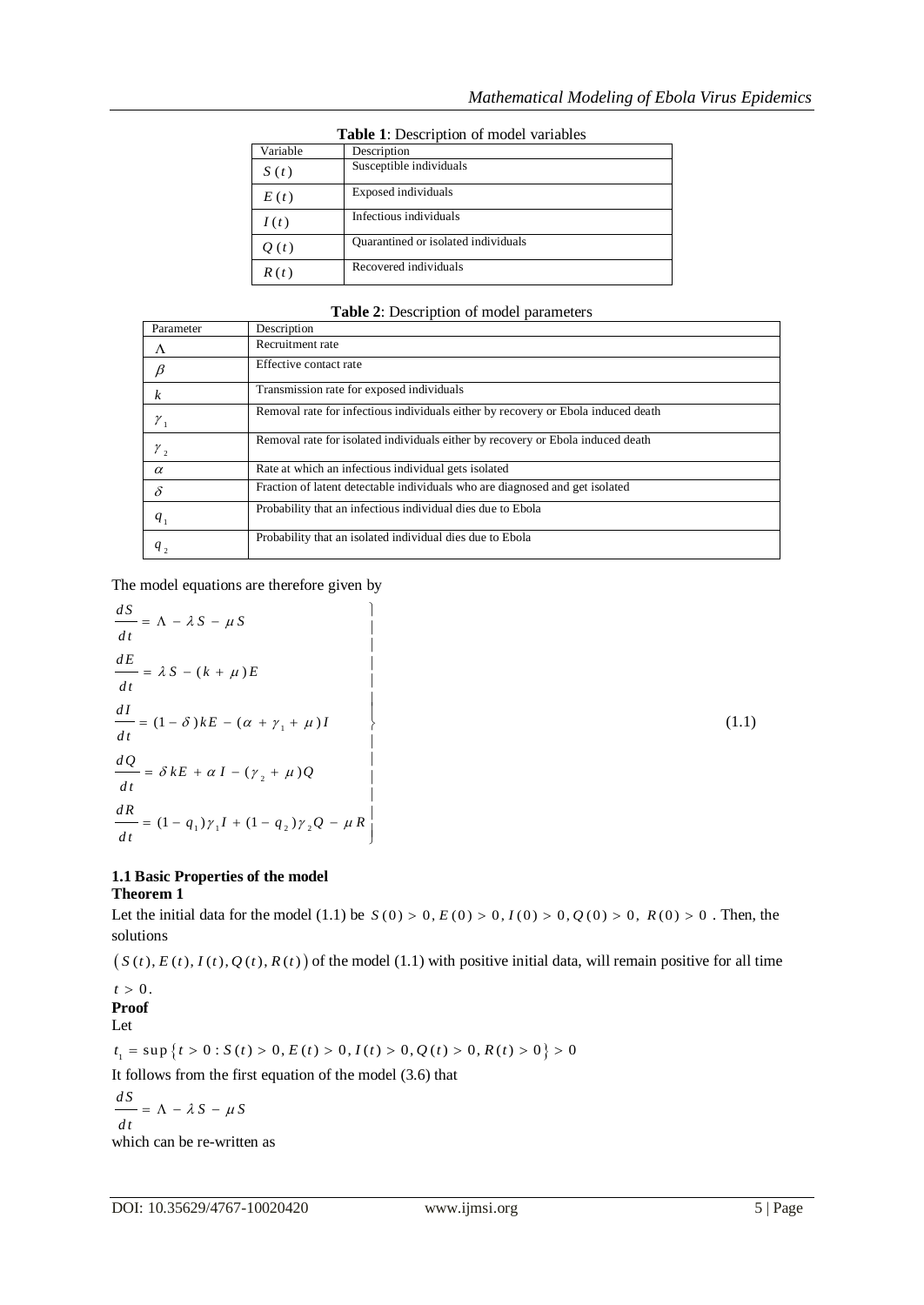$$
\frac{d}{dt} \left\{ S(t) \exp[\mu t + \int_{0}^{t} \lambda(\tau) d\tau] \right\} = \Lambda \left\{ \exp[\mu t + \int_{0}^{t} \lambda(\tau) d\tau] \right\}
$$
  
Thus,  

$$
S(t_1) \left\{ \exp[\mu t_1 + \int_{0}^{t_1} \lambda(\tau) d\tau] \right\} - S(0) = \int_{0}^{t_1} \Lambda \left\{ \exp[\mu y + \int_{0}^{y} \lambda(\tau) d\tau] \right\} dy
$$

This implies

$$
S(t) = S(0) \exp[-\mu t_1 - \int_0^{t_1} \lambda(\tau) d\tau]
$$
  
+ 
$$
\left\{ \exp[-\mu t_1 - \int_0^{t_1} \lambda(\tau) d\tau] \right\}
$$
  

$$
\times \int_0^{t_1} \Lambda \exp\left\{-\mu y - \int_0^y \lambda(\tau) d\tau \right\} dy > 0
$$

Similarly, it can be shown that  $E > 0, I > 0, Q > 0, R > 0$  for all time  $t > 0$ 

## **Theorem 2**

The closed set  $\Omega = \left\{ (S, E, I, Q, R) \in R_+^5 : N \leq \frac{\Lambda}{\mu} \right\}$  $\Omega$  =  $\left\{ (S, E, I, Q, R) \in R_+^5 : N \leq \frac{\Lambda}{\Lambda} \right\}$  is  $\{(S, E, I, Q, R) \in R^3 : N \leq \frac{1}{\mu}\}$  is positively invariant

# **Proof**

Adding all the equations of the model gives  
\n
$$
\frac{dN}{dt} = \frac{dS}{dt} + \frac{dE}{dt} + \frac{dI}{dt} + \frac{dQ}{dt} + \frac{dR}{dt}
$$
\n
$$
= \Lambda - \mu N - q_1 \gamma_1 I - q_2 \gamma_2 Q
$$
\nIn the absence of infection

$$
I = Q = 0
$$
, so that  

$$
\frac{dN}{dt} \le \Lambda - \mu N
$$

We now apply Birkhoff and Rota's Theorem on differential inequality. By separation of variables of differential inequality, we obtain

$$
\frac{dN}{\Lambda - \mu N} \le dt
$$

Integrating both sides gives

$$
\int \frac{dN}{\Lambda - \mu N} \le \int dt
$$
  
\n
$$
\Rightarrow -\frac{1}{\mu} \ln(\Lambda - \mu N) \le t + c
$$

$$
\Rightarrow \ln(\Lambda - \mu N) \ge -\mu(t + c)
$$
  
Therefore,

 $\Lambda - \mu N \geq Be^{-\mu t}$ , where *B* is a constant.

Now applying  $N(0) = N_0$  we have

$$
A = \Lambda - \mu N_0
$$
  
Substituting gives  

$$
\Lambda - \mu N \ge (\Lambda - \mu N_0) e^{-\mu t}
$$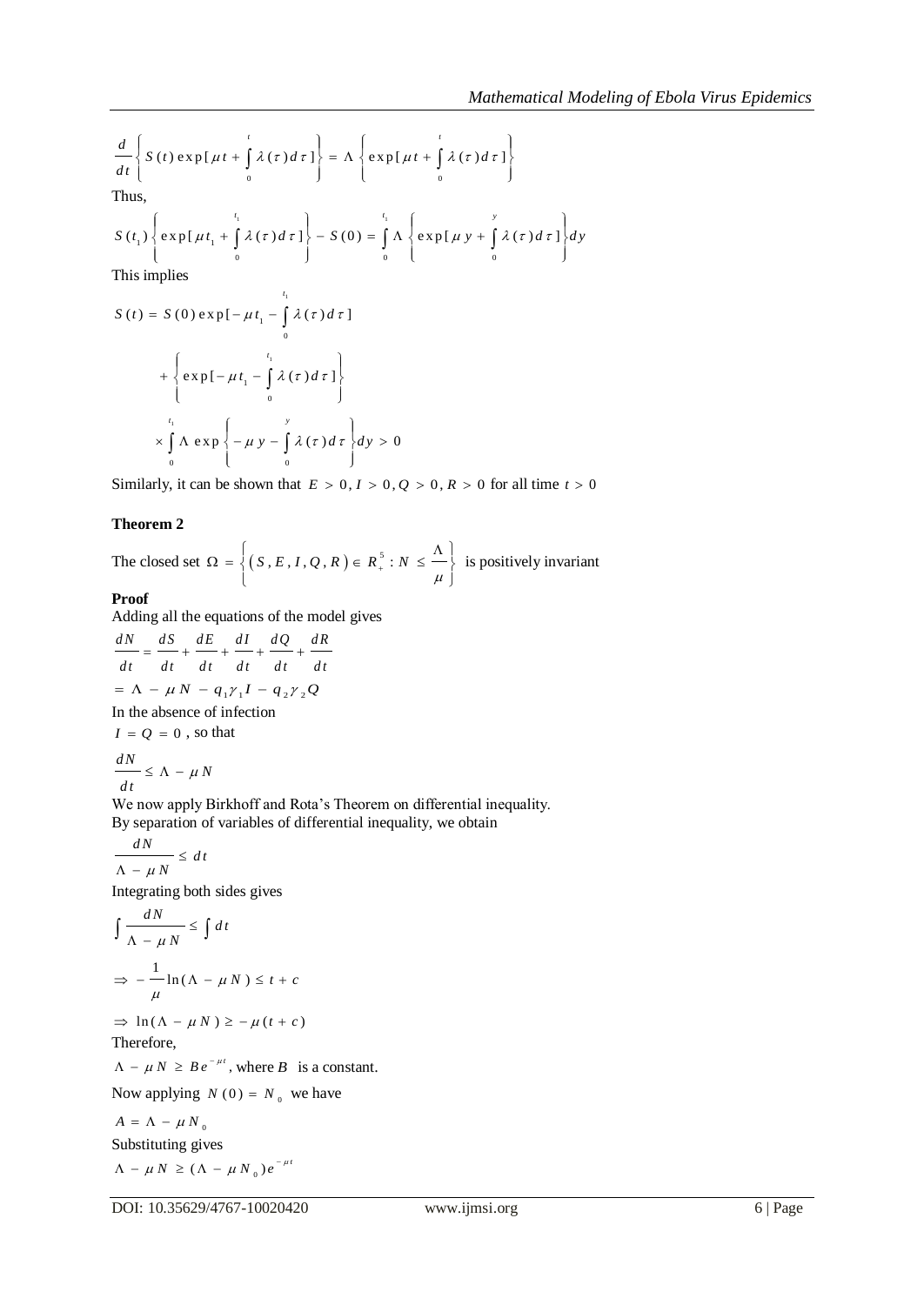Making  $\mu$  the subject of the formula we have

$$
N \leq \frac{\Lambda}{\mu} - \left[\frac{\Lambda - \mu N_0}{\mu}\right] e^{-\mu t}
$$

As  $t \to \infty$  in the population size, N approaches

$$
0 \leq N \leq \frac{\Lambda}{\mu} \Rightarrow N \to \frac{\Lambda}{\mu}
$$

Therefore, the feasibility solution set of the system of equations enters the region

$$
\Omega = \left[ (S, E, I, Q, R) \in R_+^5 : N \leq \frac{\Lambda}{\mu} \right]
$$

In this case, whenever  $N > -1$ ,  $\mu$  $> \frac{\Lambda}{\Lambda}$ , then  $\frac{dN}{\Lambda} < 0$ *dt*  $< 0$  which means that the population reduces asymptotically to the

carrying capacity. On the other hand, whenever  $N \leq -1$ ,  $\mu$  $\leq \frac{\Lambda}{\Lambda}$ , every solution with initial condition in  $R_{+}^{5}$  remains in

that region for  $t > 0$ .

Thus, the region  $\Omega$  is positively-invariant and the model is well posed and biologically meaningful.

## **1.2 STOCHASTIC MODEL EQUATIONS**

Applying the method developed by Allen *et al.* (2008), we can get the stochastic model for the deterministic model above.

The drift vector is defined as

 $14$ 1 *i i i*  $f = \sum p_i \lambda$  $=\sum_{i=1}^{\infty} p_i \lambda_i$ , where  $p_i$  and  $\lambda_i$  are the random changes and transition probabilities respectively, defined in Table 3 below.

|                                                      |                                                       | Table 3                                  |
|------------------------------------------------------|-------------------------------------------------------|------------------------------------------|
| <b>Change</b>                                        | Probability                                           | Event                                    |
| $[1 \ 0 \ 0 \ 0 \ 0]^{T}$                            | $p_1 = \Lambda \Delta t$                              | Birth of a susceptible                   |
| $[-1 \ 0 \ 0 \ 0 \ 0]^T$                             | $p_{2} = \mu S \Delta t$                              | Susceptible dies natural death           |
| $[-1 1 0 0 0]^{T}$                                   | $p_3 = \beta S I \Delta t$                            | Susceptible becomes exposed              |
| $[0 -1 0 0 0]^{T}$                                   | $p_A = \mu E \Delta t$                                | Exposed individual dies natural death    |
| $\begin{bmatrix} 0 & -1 & 1 & 0 & 0 \end{bmatrix}^T$ | $p_s = (1 - \delta) k \Delta t$                       | Exposed individual becomes infectious    |
| $\begin{bmatrix} 0 & -1 & 0 & 1 & 0 \end{bmatrix}^T$ | $p_{\epsilon} = \delta k \Delta t$                    | Exposed individual is quarantined        |
| $[0 \ 0 \ -1 \ 0 \ 0]^T$                             | $p_{\tau} = \mu I \Delta t$                           | Infectious individual dies natural death |
| $[0 \ 0 \ -1 \ 1 \ 0]^T$                             | $p_s = \alpha I \Delta t$                             | Infectious individual is quarantined     |
| $[0 \ 0 \ -1 \ 0 \ 1]^T$                             | $p_{\rm q} = (1 - q_{\rm p}) \gamma_{\rm q} \Delta t$ | Infectious individual recovers           |
| $[0 \ 0 \ -1 \ 0 \ 0]^T$                             | $p_{10} = q_1 \gamma_1 \Delta t$                      | Infectious individual dies due to Ebola  |
| $[0 \ 0 \ 0 \ -1 \ 0]^T$                             | $p_{11} = \mu Q \Delta t$                             | Quarantined dies natural death           |
| $[0 \ 0 \ 0 \ -1 \ 0]^T$                             | $p_{12} = (1 - q_2) \gamma_2 \Delta t$                | Quarantined individual recovers          |
| $[0 \ 0 \ 0 \ -1 \ 1]^T$                             | $p_{13} = q_2 \gamma_2 \Delta t$                      | Quarantined individual dies due to Ebola |
| $[0 \ 0 \ 0 \ 0 \ -1]^{T}$                           | $p_{14} = \mu R \Delta t$                             | Recovered individual dies natural death  |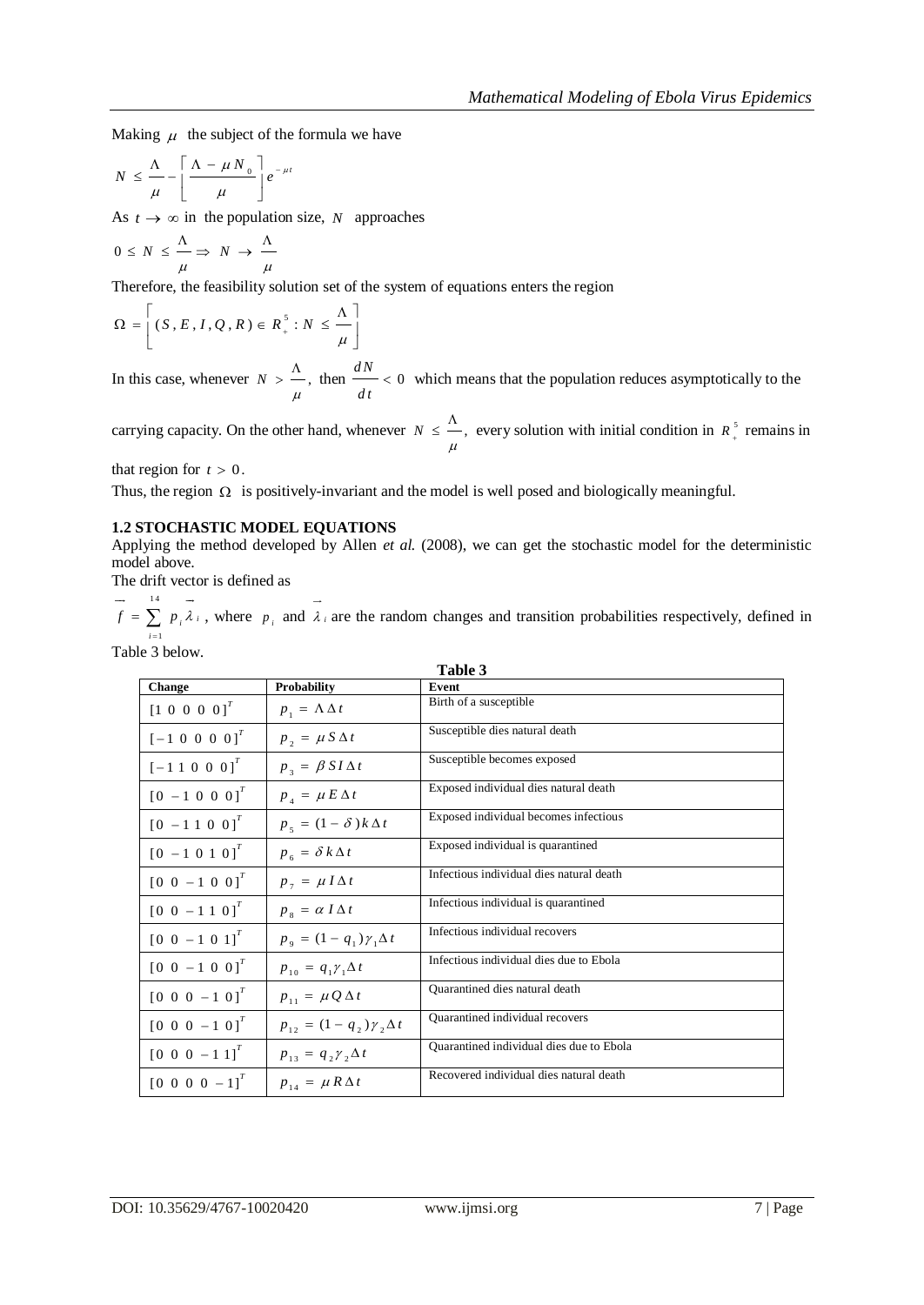$$
\vec{f} = \sum_{i=1}^{1} p_i \vec{A}_i
$$
\n
$$
\vec{f} = p_i \begin{pmatrix} 1 \\ 0 \\ 0 \\ 0 \\ 0 \end{pmatrix} = \begin{pmatrix} -1 \\ 0 \\ 0 \\ 0 \\ 0 \end{pmatrix} + p_i \begin{pmatrix} -1 \\ 0 \\ 0 \\ 0 \\ 0 \end{pmatrix} + p_i \begin{pmatrix} 0 \\ 0 \\ 0 \\ 0 \\ 1 \end{pmatrix} + p_i \begin{pmatrix} 0 \\ 0 \\ 0 \\ 0 \\ 0 \end{pmatrix} + p_i \begin{pmatrix} 0 \\ 0 \\ 0 \\ 0 \\ 0 \end{pmatrix} + p_i \begin{pmatrix} 0 \\ 0 \\ 0 \\ 0 \\ 0 \end{pmatrix} + p_i \begin{pmatrix} 0 \\ 0 \\ 0 \\ 0 \\ 0 \end{pmatrix} + p_i \begin{pmatrix} 0 \\ 0 \\ 0 \\ 0 \\ 0 \end{pmatrix} + p_i \begin{pmatrix} 0 \\ 0 \\ 0 \\ 0 \\ 0 \end{pmatrix} + p_i \begin{pmatrix} 0 \\ 0 \\ 0 \\ 0 \\ 0 \end{pmatrix} + p_i \begin{pmatrix} 0 \\ 0 \\ 0 \\ 0 \\ 0 \end{pmatrix} + p_i \begin{pmatrix} 0 \\ 0 \\ 0 \\ 0 \\ 0 \end{pmatrix} + p_i \begin{pmatrix} 0 \\ 0 \\ 0 \\ 0 \\ 0 \end{pmatrix} + p_i \begin{pmatrix} 0 \\ 0 \\ 0 \\ 0 \\ 0 \end{pmatrix} + p_i \begin{pmatrix} 0 \\ 0 \\ 0 \\ 0 \\ 0 \end{pmatrix} + p_i \begin{pmatrix} 0 \\ 0 \\ 0 \\ 0 \\ 0 \end{pmatrix} + p_i \begin{pmatrix} 0 \\ 0 \\ 0 \\ 0 \\ 0 \end{pmatrix} + p_i \begin{pmatrix} 0 \\ 0 \\ 0 \\ 0 \\ 0 \end{pmatrix} + p_i \begin{pmatrix} 0 \\ 0 \\ 0 \\ 0 \\ 0 \end{pmatrix} + p_i \begin{pmatrix} 0 \\ 0 \\ 0 \\ 0 \\ 0 \end{pmatrix} + p_i \begin{pmatrix} 0 \\ 0 \\ 0 \\ 0 \\ 0 \end{pmatrix} + p_i \begin{pmatrix} 0 \\ 0 \\ 0 \\ 0 \\ 0 \end{pmatrix} + p_i \begin{pmatrix} 0 \\ 0 \\ 0 \\ 0 \\ 0 \end{pmatrix} + p_i \begin{pmatrix} 0 \\ 0 \\ 0 \\ 0 \\ 0 \end{pmatrix
$$

Hence, the drift vector  $\vec{f}$  of order  $5 \times 1$ , is given by

$$
f = \begin{pmatrix} \Lambda - \lambda S - \mu S \\ \lambda S - (k + \mu) E \\ (1 - \delta) kE - (\alpha + \gamma_1 + \mu)I \end{pmatrix}
$$
  
\n
$$
\delta kE + \alpha I - (\gamma_2 + \mu)Q
$$
  
\n
$$
(1 - q_1)\gamma_1 I + (1 - q_2)\gamma_2 Q - \mu R
$$

where  $V$  is the covariance matrix, given as:

$$
V = \sum_{i=1}^{14} p_i \overrightarrow{\lambda} \overrightarrow{\lambda}
$$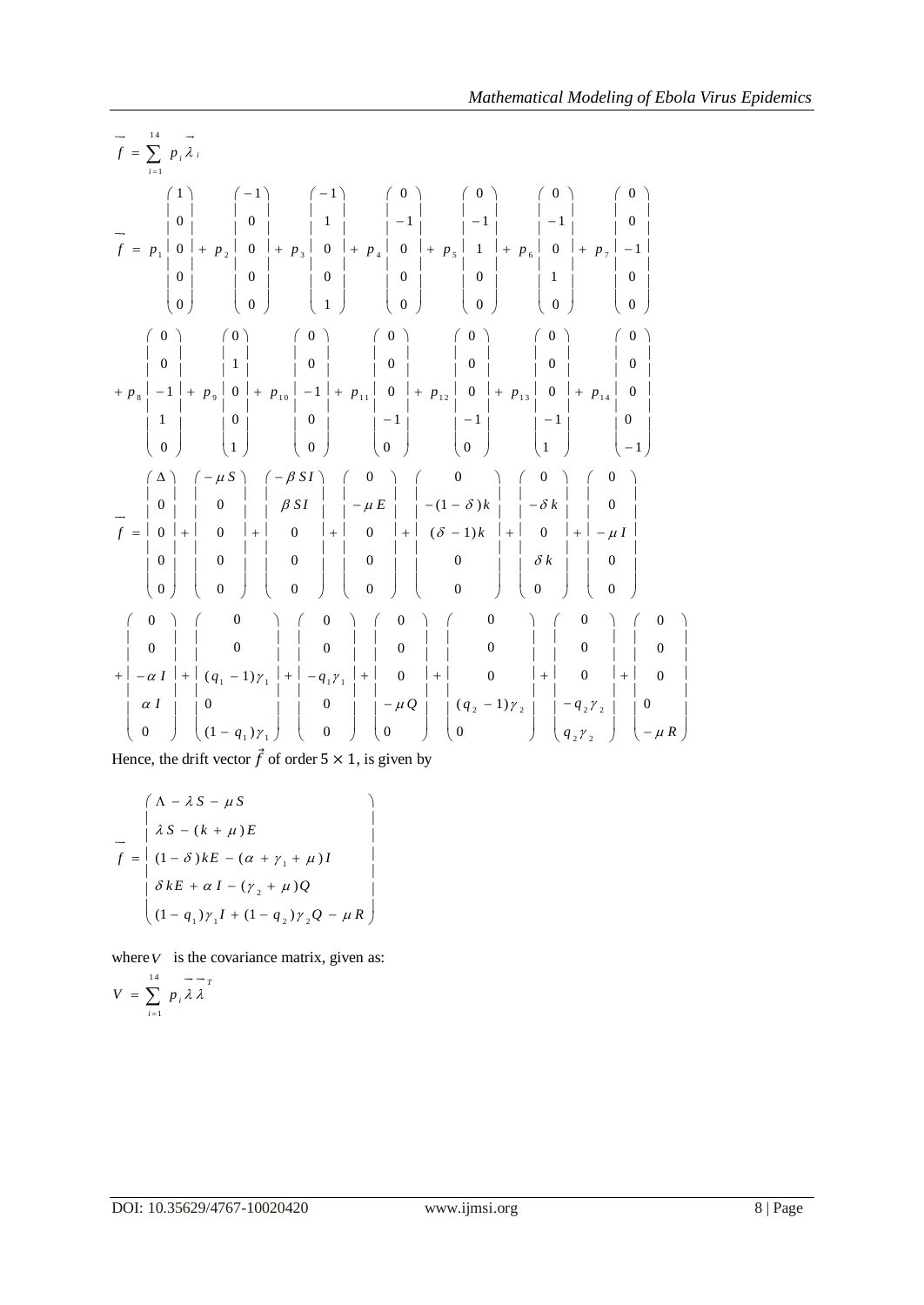|                                                                                                                                                                                                                                                                                                                                             | Mathematical Modeling of Ebola Virus Epidemic                          |
|---------------------------------------------------------------------------------------------------------------------------------------------------------------------------------------------------------------------------------------------------------------------------------------------------------------------------------------------|------------------------------------------------------------------------|
| $V = p_1 \begin{bmatrix} 0 & 1 & 0 & 0 & 0 & 0 & 0 \ 0 & 0 & 0 & 0 & 0 & 0 \ 0 & 0 & 0 & 0 & 0 \end{bmatrix} + p_2 \begin{bmatrix} 0 & 1 & 0 & 0 & 0 & 0 & 0 \ 0 & 0 & 0 & 0 & 0 & 0 \ 0 & 0 & 0 & 0 & 0 & 0 \ 0 & 0 & 0 & 0 & 0 & 0 \end{bmatrix} + p_3 \begin{bmatrix} 0 & 1 & 1 & 0 & 0 & 0 \ 0 & 0 & 0 & 0 & 0 \ 0 & 0 & 0 & 0 & 0 \ 0$ |                                                                        |
| $\begin{pmatrix} 0 \\   \\ -1 \end{pmatrix}$<br>$\begin{array}{c} \left(\begin{array}{c} 0 \\ 0 \end{array}\right) \\ \left[-1\begin{array}{c} \end{array}\right] \\ \left[-1\begin{array}{c} \end{array}\right] \end{array}$                                                                                                               |                                                                        |
| $\left(\begin{array}{c} 0 \\ 0 \\ 0 \end{array}\right)$<br>+ $p_7$   -1   (0 0 -1 0 0) + $p_8$   -1   (0 0 -1 1 0) + $p_9$   -1   (0 0 -1 0 1)<br>$\begin{pmatrix} 0 \\ 0 \\ 0 \end{pmatrix}$                                                                                                                                               | $\begin{array}{c c} & \circ & \circ \\ \hline & 0 & \circ \end{array}$ |
| $+ p_{10}$ -1 (0 0 -1 0 0) + $p_{11}$ 0 (0 0 0 -1 0) + $p_{12}$ 0 (0 0 0 -1 0)<br>$\begin{pmatrix} -1 \\ 0 \end{pmatrix}$<br>$\overline{0}$<br>$\mathbf{0}$                                                                                                                                                                                 | $\begin{vmatrix} -1 \\ 1 \end{vmatrix}$                                |
| (0)<br>$\left(\begin{array}{c} 0 \\ 0 \\ 0 \end{array}\right)$<br>$\begin{matrix} 0 & 1 \\ 0 & 1 \end{matrix}$<br>$+ p_{13}$ 0 (0 0 0 -1 1) + $p_{14}$ 0 (0 0 0 0 -1)<br>$\boldsymbol{0}$<br>$-1$<br>$-1$<br>$\left(1\right)$                                                                                                               |                                                                        |
|                                                                                                                                                                                                                                                                                                                                             |                                                                        |
|                                                                                                                                                                                                                                                                                                                                             |                                                                        |
| DOI: 10.35629/4767-10020420                                                                                                                                                                                                                                                                                                                 | www.ijmsi.org<br>9   Page                                              |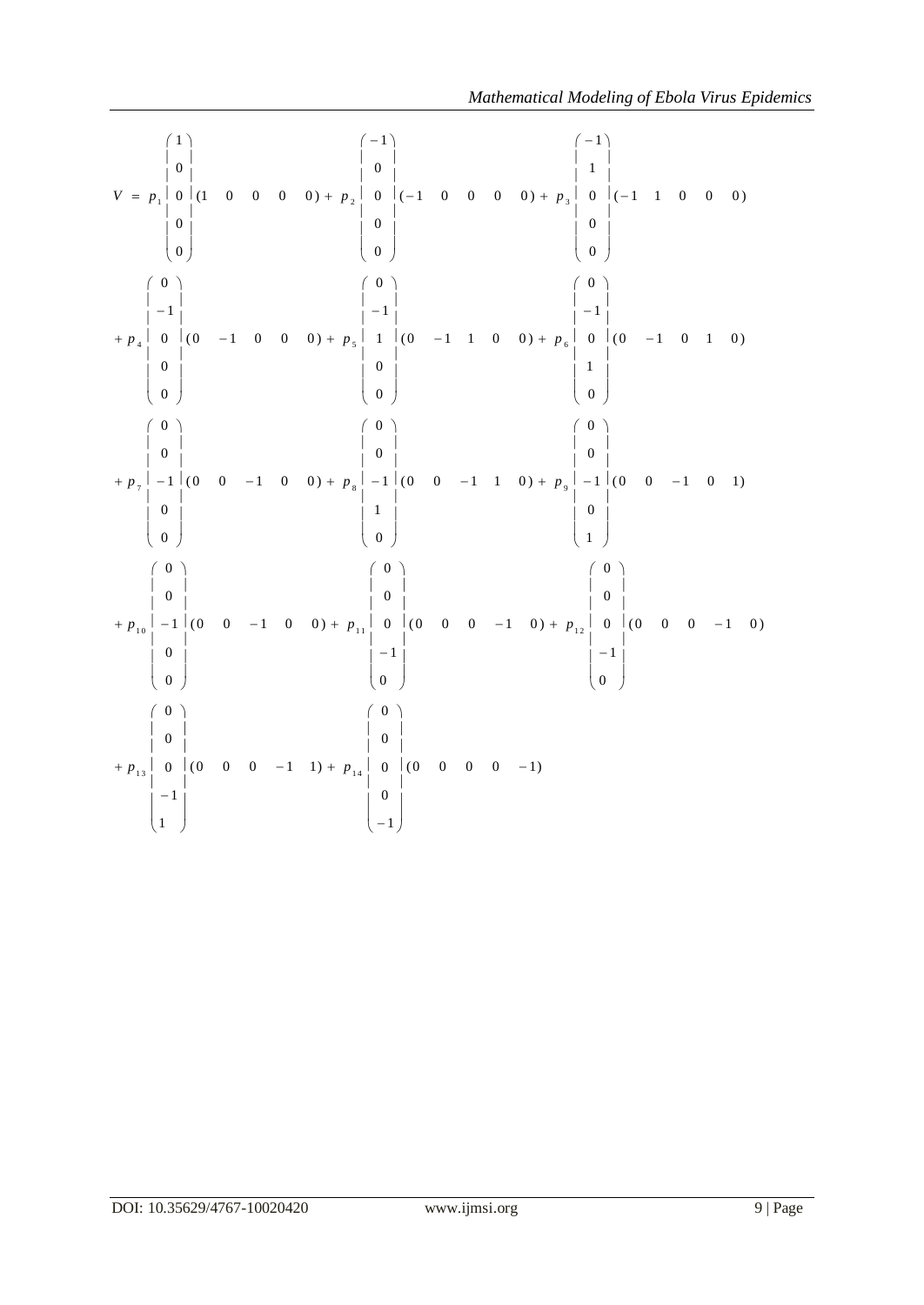|                                                                  |                                                                                    |                                                                                    |                                                                                                     |                                                                        |                                                                                        |                                                                                              |                                                                                         |                                                                 |                                                                      |                                                                                  |                                                                                                                     |                                                                                        |                                                                                                 |                                                                          |                                                            |                                                                                    |                                                                                    |                                                                              | Mathematical Modeling of Ebola Virus Epidemics                                                                                                                              |                                                                                   |                                                                                        |                                                                               |                                                                                        |                                                                               |                                                  |                                                                             |                                                                                     |
|------------------------------------------------------------------|------------------------------------------------------------------------------------|------------------------------------------------------------------------------------|-----------------------------------------------------------------------------------------------------|------------------------------------------------------------------------|----------------------------------------------------------------------------------------|----------------------------------------------------------------------------------------------|-----------------------------------------------------------------------------------------|-----------------------------------------------------------------|----------------------------------------------------------------------|----------------------------------------------------------------------------------|---------------------------------------------------------------------------------------------------------------------|----------------------------------------------------------------------------------------|-------------------------------------------------------------------------------------------------|--------------------------------------------------------------------------|------------------------------------------------------------|------------------------------------------------------------------------------------|------------------------------------------------------------------------------------|------------------------------------------------------------------------------|-----------------------------------------------------------------------------------------------------------------------------------------------------------------------------|-----------------------------------------------------------------------------------|----------------------------------------------------------------------------------------|-------------------------------------------------------------------------------|----------------------------------------------------------------------------------------|-------------------------------------------------------------------------------|--------------------------------------------------|-----------------------------------------------------------------------------|-------------------------------------------------------------------------------------|
|                                                                  | $(\Lambda$<br>$\boldsymbol{0}$                                                     | $\mathbf 0$<br>$\mathbf{0}$                                                        | 0<br>$\overline{0}$                                                                                 | $\boldsymbol{0}$<br>$\mathbf{0}$                                       | 0 <sup>2</sup><br>$\overline{0}$                                                       | $\mu S$<br>$\mathbf{0}$                                                                      |                                                                                         | $\overline{0}$<br>$\overline{0}$                                | $\boldsymbol{0}$<br>$\mathbf{0}$                                     | $\mathbf{0}$<br>$\overline{0}$                                                   | 0 <sup>2</sup><br>0 <sub>1</sub>                                                                                    |                                                                                        | $\beta SI$<br>$-\beta SI$                                                                       |                                                                          | $-\beta SI$<br>$\beta SI$                                  |                                                                                    | $\boldsymbol{0}$<br>$\boldsymbol{0}$                                               | $\boldsymbol{0}$<br>$\mathbf{0}$                                             | 0<br>$\boldsymbol{0}$                                                                                                                                                       |                                                                                   | $\theta$<br>$\overline{0}$                                                             | 0<br>$\mu$ $E$                                                                | $\boldsymbol{0}$<br>$\overline{0}$                                                     | 0<br>$\overline{0}$                                                           | $\overline{0}$<br>$\overline{0}$                 |                                                                             |                                                                                     |
| $V =$                                                            | $\overline{0}$<br>$\boldsymbol{0}$<br>$\mathbf{0}$                                 | $\mathbf{0}$<br>$\mathbf{0}$<br>$\mathbf{0}$                                       | $\overline{0}$<br>$\overline{0}$<br>$\overline{0}$                                                  | $\overline{0}$<br>$\mathbf{0}$<br>$\mathbf{0}$                         | $0$   +<br>$\overline{0}$<br>0 <sup>1</sup>                                            | $\boldsymbol{0}$<br>$\boldsymbol{0}$<br>$\boldsymbol{0}$                                     |                                                                                         | $\overline{0}$<br>$\mathbf{0}$<br>$\boldsymbol{0}$              | $\mathbf{0}$<br>$\overline{0}$<br>$\overline{0}$                     | $\overline{0}$<br>$\overline{0}$<br>$\overline{0}$                               | $0$ +<br>0 <sub>1</sub><br>$\vert 0 \vert$                                                                          |                                                                                        | $\mathbf{0}$<br>$\mathbf{0}$<br>$\left(-\beta SI\right)$                                        |                                                                          | $\boldsymbol{0}$<br>$\boldsymbol{0}$<br>$\boldsymbol{0}$   |                                                                                    | $\mathbf{0}$<br>$\mathbf{0}$<br>$\boldsymbol{0}$                                   | $\mathbf{0}$<br>$\mathbf{0}$<br>$\overline{0}$                               | $\overline{0}$<br>$\mathbf{0}$<br>$\beta SI$                                                                                                                                | $+$                                                                               | $\theta$<br>$\mathbf{0}$<br>$\begin{pmatrix} 0 \end{pmatrix}$                          | $\overline{0}$<br>$\mathbf{0}$<br>$\boldsymbol{0}$                            | $\overline{0}$<br>$\overline{0}$<br>$\mathbf{0}$                                       | $\overline{0}$<br>$\overline{0}$<br>$\boldsymbol{0}$                          | $\overline{0}$<br>$\overline{0}$<br>$\mathbf{0}$ |                                                                             |                                                                                     |
| (0)<br>$\mathbf{0}$<br>$+$ 0<br>$\theta$<br>$\overline{0}$       |                                                                                    | $\mathbf{0}$<br>$(1 - \delta)k$<br>$(\delta - 1)k$<br>$\Omega$<br>$\boldsymbol{0}$ |                                                                                                     |                                                                        | $\mathbf{0}$<br>$(\delta - 1)k$<br>$(1 - \delta)k$<br>$\overline{0}$<br>$\overline{0}$ | $\boldsymbol{0}$<br>$\boldsymbol{0}$<br>$\boldsymbol{0}$<br>$\overline{0}$<br>$\overline{0}$ | 0 <sup>2</sup><br>$\overline{0}$<br>0 <sup>1</sup><br>$\overline{0}$<br>$\vert 0 \vert$ |                                                                 | (0)<br>$\mathbf{0}$<br>$+ 0$<br>$\bf{0}$<br>$\overline{0}$           |                                                                                  | $\boldsymbol{0}$<br>$\delta$ $k$<br>$\boldsymbol{0}$<br>$-\delta k$<br>$\boldsymbol{0}$                             | $\boldsymbol{0}$<br>$\boldsymbol{0}$<br>$\mathbf{0}$<br>$\overline{0}$<br>$\mathbf{0}$ | $\boldsymbol{0}$<br>$-\delta\,k$<br>$\boldsymbol{0}$<br>$\delta k$<br>$\mathbf{0}$              | 0)<br>0 <sub>1</sub><br>0 <sub>1</sub><br>$\vert 0 \vert$                | $0$   +                                                    | (0)<br>$\overline{0}$<br>$\overline{0}$<br>$\boldsymbol{0}$<br>$\overline{0}$      | $\mathbf{0}$<br>$\mathbf{0}$<br>$\overline{0}$<br>$\boldsymbol{0}$<br>$\mathbf{0}$ |                                                                              | $\boldsymbol{0}$<br>$\boldsymbol{0}$<br>$\boldsymbol{0}$<br>$\boldsymbol{0}$<br>$\mu I$<br>$\mathbf{0}$<br>$\boldsymbol{0}$<br>$\mathbf{0}$<br>$\mathbf{0}$<br>$\mathbf{0}$ |                                                                                   | 0 <sup>2</sup><br>$\overline{0}$<br>0 <sup>1</sup><br>$\overline{0}$<br>0 <sup>1</sup> | $\overline{0}$<br>$\boldsymbol{0}$<br>$+$ 0<br>$\mathbf{0}$<br>$\overline{0}$ | $\boldsymbol{0}$<br>$\mathbf{0}$<br>$\mathbf{0}$<br>$\overline{0}$<br>$\boldsymbol{0}$ | $\mathbf{0}$<br>$\boldsymbol{0}$<br>$\alpha I$<br>$-\alpha I$<br>$\mathbf{0}$ |                                                  | $\overline{0}$<br>$\mathbf{0}$<br>$-\alpha I$<br>$\alpha I$<br>$\mathbf{0}$ | $0^{\circ}$<br>$\overline{0}$<br>$\overline{0}$<br>$\overline{0}$<br>$\overline{0}$ |
| (0)<br>$\mathbf{0}$<br>$+ 0$<br>$\overline{0}$<br>$\overline{0}$ | $\overline{0}$<br>$\mathbf{0}$<br>$\overline{0}$<br>$\mathbf{0}$<br>$\overline{0}$ |                                                                                    | $\mathbf{0}$<br>$\boldsymbol{0}$<br>$(1 - q_1)\gamma_1$<br>$\boldsymbol{0}$<br>$(q_1 - 1) \gamma_1$ |                                                                        | $\mathbf{0}$<br>$\boldsymbol{0}$<br>$\mathbf{0}$<br>$\boldsymbol{0}$<br>$\overline{0}$ | $(q_1 - 1)\gamma_1$ + 0<br>$(1 - q_1)\gamma_1$                                               | $\boldsymbol{0}$<br>$\mathbf{0}$<br>$\boldsymbol{0}$                                    |                                                                 |                                                                      | $\overline{0}$<br>$\mathbf{0}$<br>$\boldsymbol{0}$<br>$\overline{0}$             | $\mathbf{0}$<br>$\mathbf{0}$<br>$\overline{0}$<br>$\mathbf{0}$<br>$\bf{0}$                                          | $\boldsymbol{0}$<br>$\mathbf{0}$<br>$q_1r_1$<br>$\boldsymbol{0}$<br>$\mathbf{0}$       | $\mathbf{0}$<br>$\overline{0}$<br>$\mathbf{0}$<br>$\mathbf{0}$<br>$\overline{0}$                | 0)<br>$\mathbf{0}$<br>$\overline{0}$<br>$\overline{0}$<br>$\overline{0}$ | $ + $                                                      | $\overline{0}$<br>$\overline{0}$<br>$\mathbf{0}$<br>$\overline{0}$<br>$\mathbf{0}$ | $\mathbf{0}$<br>$\theta$<br>$\mathbf{0}$<br>$\mathbf{0}$<br>$\theta$               | $\mathbf{0}$<br>$\mathbf{0}$<br>$\mathbf{0}$<br>$\mathbf{0}$<br>$\theta$     | $\mathbf{0}$<br>$\overline{0}$<br>$\overline{0}$<br>$\mu Q$<br>$\overline{0}$                                                                                               | $0^{\circ}$<br>$\overline{0}$<br>$\overline{0}$<br>$\mathbf{0}$<br>$\overline{0}$ |                                                                                        |                                                                               |                                                                                        |                                                                               |                                                  |                                                                             |                                                                                     |
| (0)<br>$\overline{0}$<br>$+$ 0<br>$\overline{0}$<br>$\mathbf{0}$ | $\boldsymbol{0}$<br>$\mathbf{0}$<br>$\Omega$<br>$\mathbf{0}$<br>$\boldsymbol{0}$   | $\mathbf{0}$<br>$\boldsymbol{0}$<br>$\theta$<br>$\overline{0}$<br>$\mathbf{0}$     |                                                                                                     | $\boldsymbol{0}$<br>$\mathbf{0}$<br>$\overline{0}$<br>$\boldsymbol{0}$ | $(1 - q_{2}) \gamma_{2}$                                                               | 0)<br>$\mathbf{0}$<br>$0 + 0$<br>$\overline{0}$<br>$\mathbf{0}$                              |                                                                                         | $\theta$<br>$\boldsymbol{0}$<br>$0 \quad 0$<br>$\boldsymbol{0}$ | $\mathbf{0}$<br>$\boldsymbol{0}$<br>$\mathbf{0}$<br>$\boldsymbol{0}$ | $\mathbf{0}$<br>$\mathbf{0}$<br>$\mathbf{0}$<br>$\mathbf{0}$<br>$\boldsymbol{0}$ | $\boldsymbol{0}$<br>$\mathbf{0}$<br>$\boldsymbol{0}$<br>$q_2$ $\gamma_2$<br>$-q$ <sub>2</sub> $\gamma$ <sub>2</sub> |                                                                                        | $\boldsymbol{0}$<br>$\boldsymbol{0}$<br>$\overline{0}$<br>$- q_2 \gamma_2$<br>$q_{2}\gamma_{2}$ |                                                                          | $\theta$<br>$+$ $\mid$<br>$\overline{0}$<br>$\overline{0}$ | $\boldsymbol{0}$<br>$\overline{0}$                                                 | $\mathbf{0}$<br>$\overline{0}$<br>$\Omega$<br>$\overline{0}$<br>$\mathbf{0}$       | $\mathbf{0}$<br>$\overline{0}$<br>$\Omega$<br>$\overline{0}$<br>$\mathbf{0}$ | $\boldsymbol{0}$<br>$\overline{0}$<br>$\theta$<br>$\overline{0}$<br>$\boldsymbol{0}$                                                                                        | $\mathbf{0}$<br>$\overline{0}$<br>$\overline{0}$<br>$\mathbf{0}$<br>$-\mu R$      |                                                                                        |                                                                               |                                                                                        |                                                                               |                                                  |                                                                             |                                                                                     |

|                                   | Hence, the covariance matrix V of order $5 \times 5$ is given by |                     |                                                                                                                                           |                                           |
|-----------------------------------|------------------------------------------------------------------|---------------------|-------------------------------------------------------------------------------------------------------------------------------------------|-------------------------------------------|
| $\int \Lambda + \mu S + \beta SI$ | $-\beta SI$                                                      | $\mathbf{0}$        | $\Omega$                                                                                                                                  |                                           |
| $- \beta SI$                      | $\beta SI + \mu E + (1 - \delta)k + \delta k$                    | $(\delta - 1)k$     | $-\delta k$                                                                                                                               | $\mathbf{0}$                              |
| $\mathbf{0}$                      |                                                                  |                     | $-\delta k + (q_1 - 1)\gamma_1$ $-\delta k + (q_1 - 1)\gamma_1$ $\delta k + \mu I + (q_1 - 1)\gamma_1 + q_1\gamma_1 + 2(1 - q_2)\gamma_2$ | $(q_1 - 1) \gamma_1$                      |
| $\mathbf{0}$                      | $-\delta k$                                                      | $-\alpha I$         | $\delta k + \alpha I + \mu Q + q_2 \gamma_2$                                                                                              | $\mathbf{0}$                              |
| $\mathbf{0}$                      | $\bf{0}$                                                         | $(q_1 - 1)\gamma_1$ | $-q2 \gamma2$                                                                                                                             | $(1 - q_1)\gamma_1 + q_2\gamma_2 + \mu R$ |

The stochastic model is therefore given by

 $\frac{d}{dt}(X(t)) = f(X(t))dt + V^{\frac{1}{2}}(t, X(t))dW(t)$ 

We have already seen the transition probabilities as shown above.

where the drift vector  $\vec{f}$  of order  $5 \times 1$ ,

 $p_i$  and  $\lambda_i$  ( $i = 1, ..., 14$ ) are random changes and transition probabilities represented in the above table.

The diffusion matrix is obtained from the entries  $p_i \lambda_i$ . It is given by



DOI: 10.35629/4767-10020420 www.ijmsi.org 10 | Page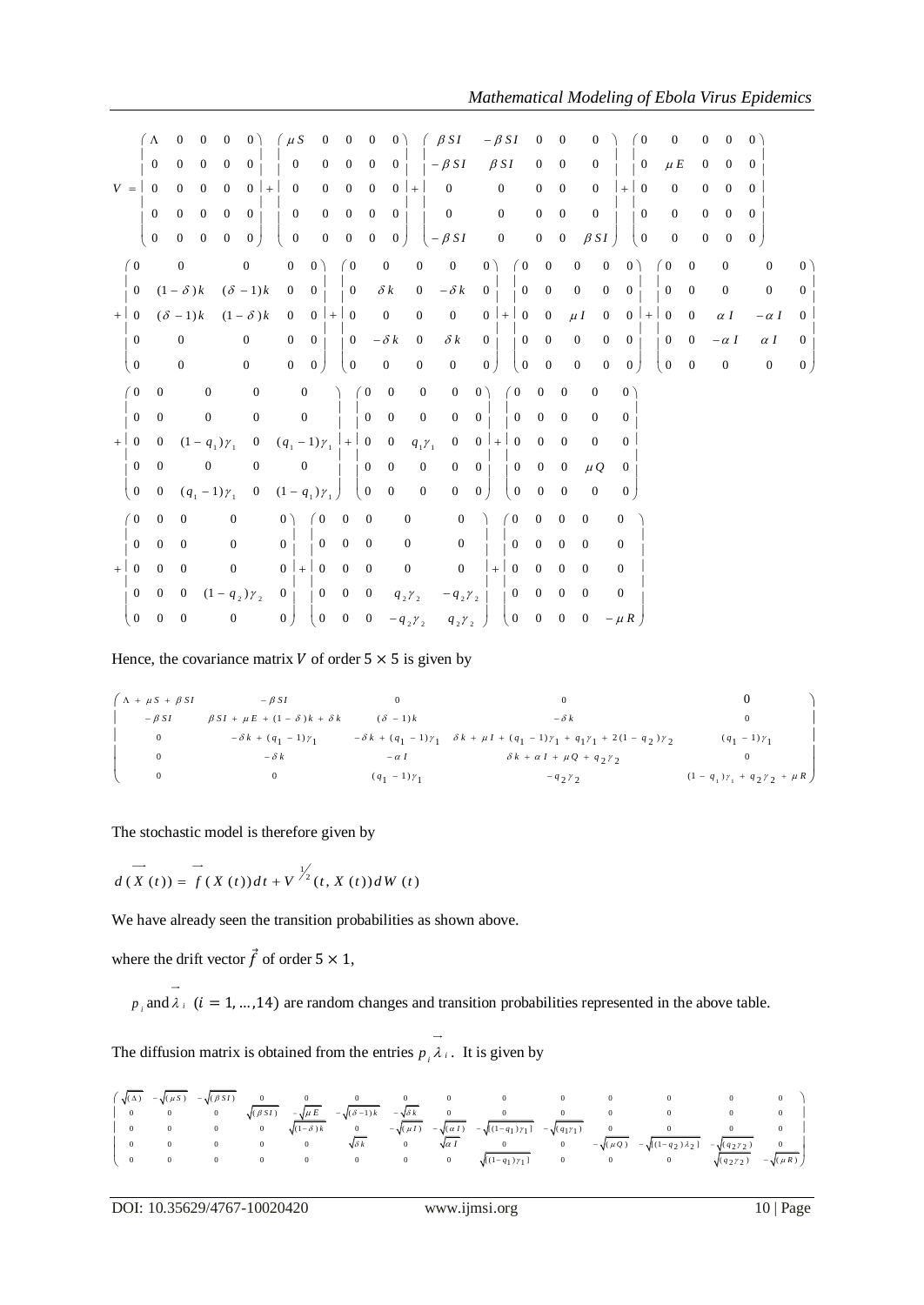where  $\vec{W} = [W_1, W_2, W_3, W_4, W_5, W_6, W_7, W_8, W_9, W_{10}, W_{11}, W_{12}, W_{13}, W_{14}]^T$  is a vector of fourteen independent Wiener processes. In addition,  $d\vec{W}(t)$  has order

 $14 \times 1$  while dX is a  $5 \times 1$  dimensional vector.

*i f* are given below:

$$
f_1 = \Lambda - \lambda S - \mu S
$$
  
\n
$$
f_2 = \lambda S - (k + \mu)E
$$
  
\n
$$
f_3 = (1 - \delta)kE - (\alpha + \gamma_1 + \mu)I
$$
  
\n
$$
f_4 = \delta kE + \alpha I - (\gamma_2 + \mu)Q
$$
  
\n
$$
f_5 = (1 - q_1)\gamma_1I + (1 - q_2)\gamma_2Q - \mu R
$$

The elements of the diffusion matrix

$$
g_{1,1} = \sqrt{\Lambda}, g_{1,2} = -\sqrt{\mu S}, g_{1,3} = -g_{2,3} = \sqrt{\beta S I}, g_{3,5} = -g_{2,5} = \sqrt{(1-\delta)}
$$
\n
$$
g_{2,4} = -\sqrt{\mu E}, g_{4,6} = -g_{2,6} = \sqrt{\delta k}, g_{4,8} = -g_{3,8} = \sqrt{[\alpha I]}
$$
\n
$$
g_{3,7} = -\sqrt{\mu I}, g_{4,8} = -g_{3,8} = \sqrt{\alpha I}, g_{5,9} = -g_{3,9} = (1 - q_1)\gamma_1
$$
\n
$$
g_{4,11} = -\sqrt{\mu Q}, g_{4,12} = \sqrt{(q_2 - 1)\gamma_2}, g_{5,13} = -g_{4,13} = \sqrt{q_2\gamma_2}
$$
\n
$$
g_{5,14} = -\sqrt{\mu R}
$$
\n
$$
g_{1,4} = g_{1,5} = g_{1,6} = g_{1,7} = g_{1,8} = g_{1,9} = g_{1,10} = g_{1,11} = g_{1,12} = g_{1,13} = g_{1,14} = 0
$$
\n
$$
g_{2,1} = g_{2,2} = g_{2,7} = g_{2,8} = g_{2,9} = g_{2,10} = g_{2,11} = g_{2,12} = g_{2,13} = g_{2,14} = 0
$$
\n
$$
g_{3,1} = g_{3,2} = g_{3,3} = g_{3,4} = g_{3,6} = g_{3,11} = g_{3,12} = g_{3,13} = g_{3,14} = 0
$$
\n
$$
g_{4,1} = g_{4,2} = g_{4,3} = g_{4,4} = g_{4,5} = g_{4,7} = g_{4,9} = g_{4,10} = g_{4,14} = 0
$$
\n
$$
g_{5,1} = g_{5,2} = g_{5,3} = g_{5,4} = g_{5,5} = g_{5,6} = g_{5,7} = g_{5,8} = g_{5,10} = g_{5,11} = 0
$$

$$
|| f || = \sqrt{\sum_{i=1}^{5} f_i(x)^2}
$$
 and,  $||G|| = \sqrt{\sum_{i=1}^{4} \sum_{j=1}^{9} g_{ij}(x)^2}$ 

Note

$$
||f|| = \sqrt{[f_1]^2 + [f_2]^2 + [f_3]^2 + [f_3]^2 + [f_4]^2 + [f_5]^2}
$$
  

$$
||G|| = \sqrt{\Lambda + \mu S + 2\beta SI + 3(1 - \delta) + \delta k + (1 - q_1) + q_1 \gamma_1 + 2(1 - q_2) \gamma_2 + \mu R}
$$

Both  $f_i$  and  $g_{ij}$  are continuously differentiable at  $S, E, I, Q$  and  $R$  and hence satisfy the

Lipschitz condition (by the Mean value theorem for calculus). Since the norms exist, they are bounded. The drift and the diffusion matrices are therefore bounded. Hence, they satisfy the conditions for existence and uniqueness of solution.

## **1.3 Basic reproduction number**  $(R_0)$

The basic reproduction number  $(R_0)$  is calculated from the disease compartments i.e those classes that have the disease  $(E, I, Q)$ . The basic reproduction number  $(R_0)$  is calculated as follows: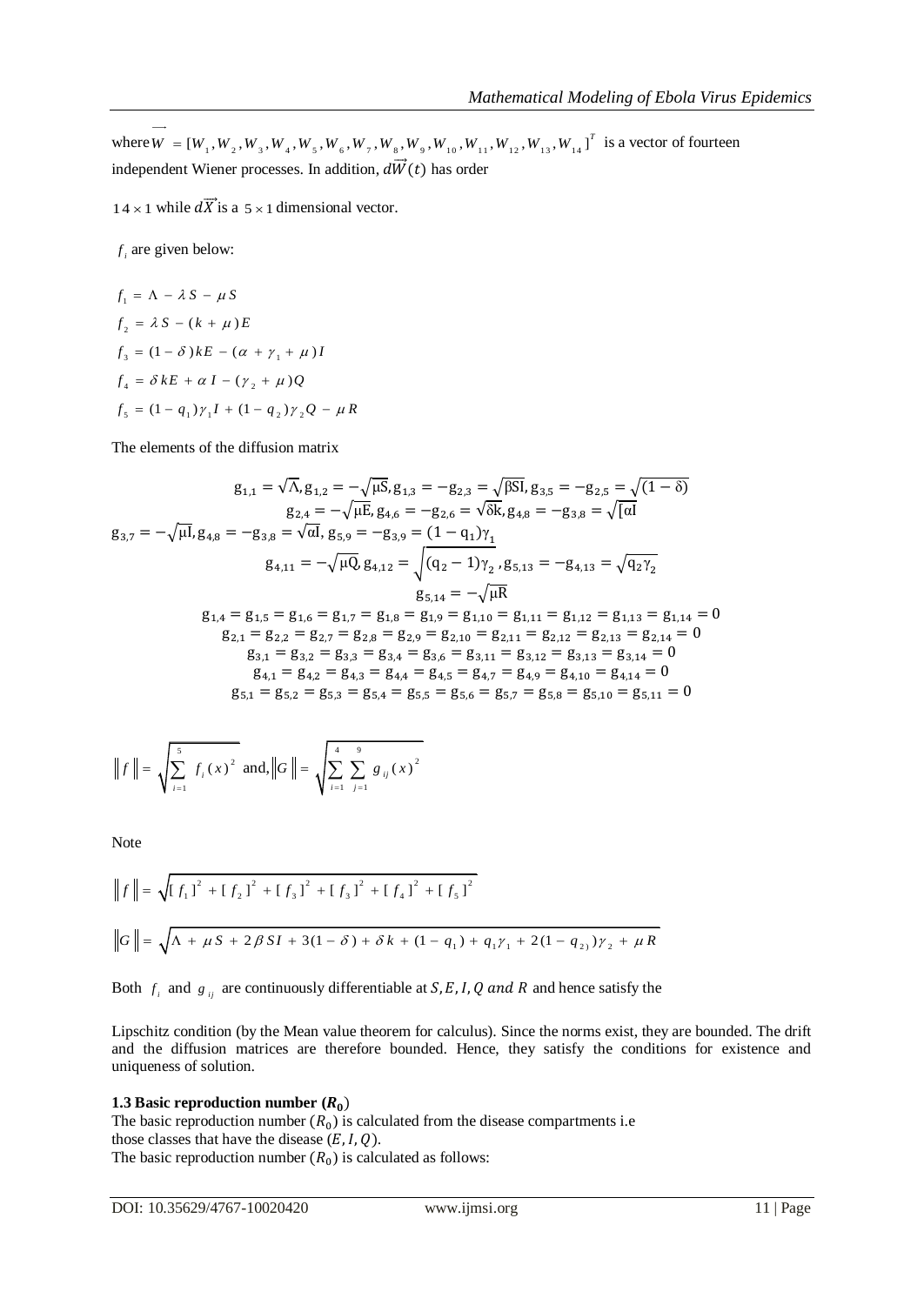$F$ : Rate of appearance of new infection  $=$ β  $0<sup>1</sup>$  $\boldsymbol{0}$ 

(

 $V_i^-$ : Rate of transfer of disease out of the disease compartment  $\mu$  $\alpha I + (\mu + q_1 \gamma_1)I + (1 - q_1) \gamma_1 I$  $(\mu + q_2 \gamma_2)Q + (1 - q_2)$  $\Box$ 

L  $(\mu + \alpha + \gamma_1)$  $(\mu + \gamma_2)$  $\overline{\phantom{a}}$  $V_i^+$ : Rate of transfer of infection into the disease compartment by other means

$$
\mathcal{V}_i^+ = \begin{pmatrix} 0 \\ (1 - \delta)kE \\ \alpha I + \delta kE \end{pmatrix}
$$

$$
\mathcal{V}_i = \mathcal{V}_i^- - \mathcal{V}_i^+ = \begin{pmatrix} (\mu + \alpha + \gamma_1)I - (1 - \delta)kE \\ (\mu + \gamma_2)Q - \alpha I - \delta kE \end{pmatrix}
$$

 $F = \frac{\partial}{\partial x}$  $\frac{\partial (E_0)}{\partial x_i}$ : The Jacobian of F with respect to disease compartments( $x_j$ ) evaluated at D.F.E i.e.  $(S_0, E_0, I_0, Q_0,$ 

$$
V = \begin{pmatrix} (\mu + k) & 0 & 0 \\ -(1 - \delta)k & (\mu + \alpha + \gamma_1) & 0 \\ -\delta k & -\alpha & (\mu + \gamma_2) \end{pmatrix}
$$
  

$$
V^{-1} = \frac{1}{Det(\nu)}(Adjoint of V)
$$
  

$$
= \frac{1}{(\mu + k)(\mu + \alpha + \gamma_1)(\mu + \gamma_2)} \begin{pmatrix} (\mu + \alpha + \gamma_1)(\mu + \gamma_2) & 0 & 0 \\ (\mu + \gamma_2)(1 - \delta)k & (\mu + \gamma_2)(\mu + k) & 0 \\ \alpha(1 - \delta)k + \delta k(\mu + \alpha + \gamma_1) & \alpha(\mu + k) & (\mu + \alpha + \gamma_1)(\mu + k) \end{pmatrix}
$$
  

$$
= \begin{pmatrix} \frac{1}{(\mu + k)} & 0 & 0 \\ \frac{1}{(\mu + k)(\mu + \alpha + \gamma_1)} & \frac{1}{(\mu + \alpha + \gamma_1)} & 0 \\ \frac{\alpha(1 - \delta) + \delta k(\mu + \alpha + \gamma_1)}{(\mu + \alpha + \gamma_1)(\mu + \gamma_2)} & \frac{\alpha}{(\mu + \alpha + \gamma_1)(\mu + \gamma_2)} & \frac{1}{(\mu + \gamma_2)} \end{pmatrix}
$$

The basic reproductive number  $0 \theta^{\frac{\Lambda}{2}}$  $\frac{\Lambda}{\mu}$  0  $\boldsymbol{0}$  $\boldsymbol{0}$  $\overline{\phantom{a}}$  $\overline{\phantom{a}}$ L L  $\frac{1}{(\mu+k)}$  0 (  $(\mu+k)(\mu+\alpha+\gamma_1)$  $\mathbf{1}$  $\frac{1}{(\mu + \alpha + \gamma_1)}$  0  $\alpha$  $(\mu+k)(\mu+\alpha+\gamma_1)(\mu+\gamma_2)$  $\alpha$  $(\mu+\alpha+\gamma_1)(\mu+\gamma_2)$  $\mathbf{1}$  $(\mu + \gamma_2)$  $\overline{\phantom{a}}$  $\overline{\phantom{a}}$  $=\frac{\beta}{\sqrt{2}}$  $\mu(\mu + k)(\mu + \alpha + \gamma_1)$ 

#### **1.4 ENDEMIC STEADY STATE**

Endemic state equilibrium at this state the differential equation of the model is set to zero but  $I \neq 0, Q \neq 0$ d  $\frac{dS}{dt} = \Lambda - \beta SI - \mu S = 0$ 1.2

| $\frac{dE}{dt} = \beta SI - (k + \mu)E = 0$                                          |     |
|--------------------------------------------------------------------------------------|-----|
| $\frac{di}{dt} = (1 - \delta)kE - (\alpha + \gamma_1 + \mu)I = 0$                    | 1.4 |
| $\frac{\partial f}{\partial t} = \delta k E + \alpha I - (\gamma_2 + \mu) Q = 0$     | 15  |
| $\frac{\ddot{d}\dot{R}}{dt} = (1 - q_1)\gamma_1 I + (1 - q_2)\gamma_2 Q - \mu R = 0$ | l.6 |

 $\frac{dt}{dt}$  C=  $\frac{q_1}{r_1}$  (=  $\frac{q_2}{r_2}$   $\frac{q_3}{r_3}$   $\frac{r_4}{r_1}$   $\cdots$   $\cdots$   $\cdots$   $\cdots$   $\cdots$   $\cdots$   $\cdots$   $\cdots$   $\cdots$   $\cdots$   $\cdots$   $\cdots$   $\cdots$   $\cdots$   $\cdots$   $\cdots$   $\cdots$   $\cdots$   $\cdots$   $\cdots$   $\cdots$   $\cdots$   $\cdots$   $\cdots$   $\cdots$ equation with respect to the variables  $S, E, I, Q$  and  $R$ , we obtain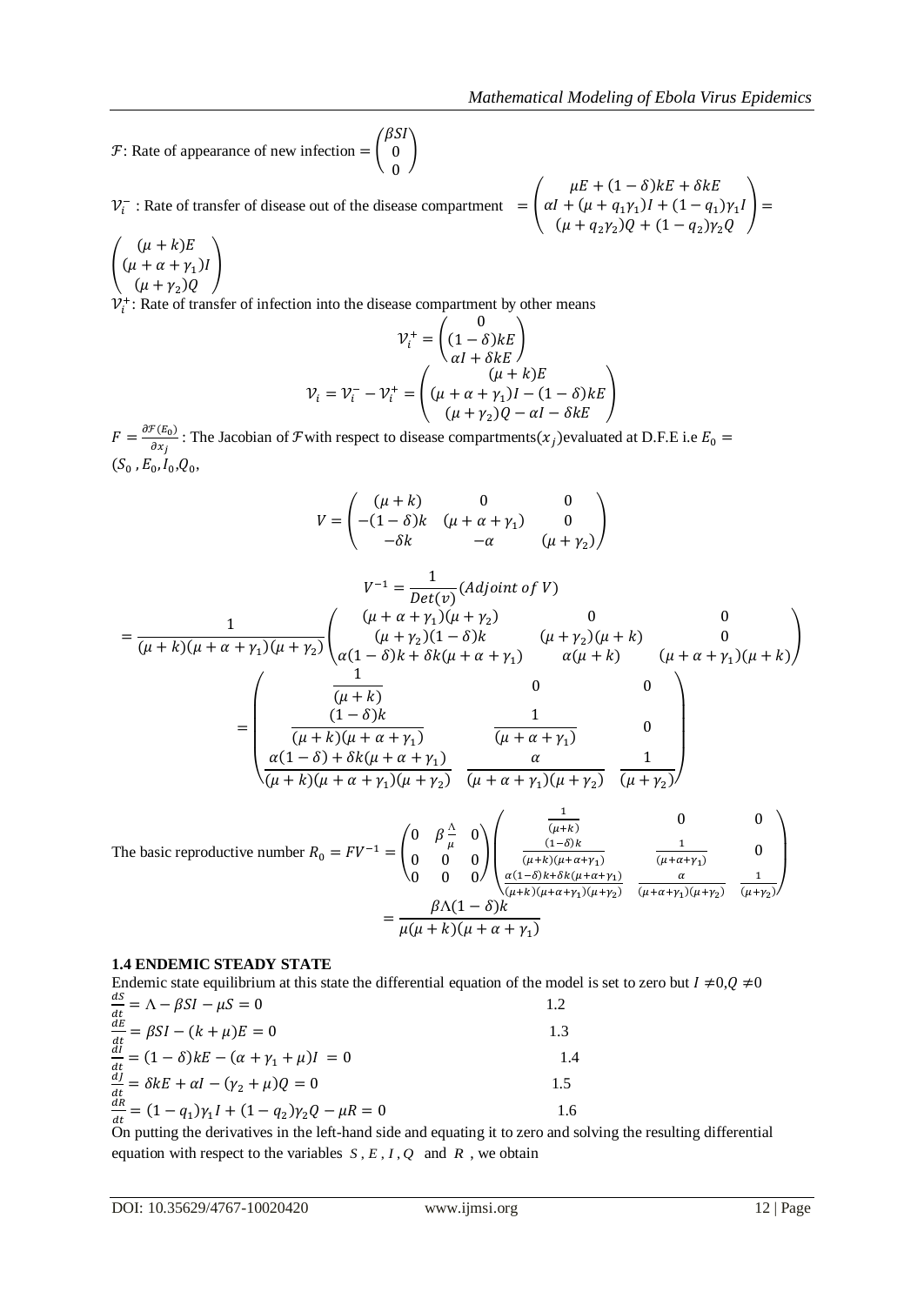$\Lambda - \beta SI - \mu S = 0 \Rightarrow S = \frac{\Lambda}{\mu}$  $\mu$ E  $\frac{\Lambda}{\mu + \Lambda}$  $\frac{\overline{AB} P^1}{k+\mu} = \frac{\Lambda}{\mu+\mu}$  $\mu$ β  $\boldsymbol{k}$  $I=\frac{0}{\alpha}$  $\frac{(1-\delta)k}{\alpha+\gamma_1+\mu} \cdot \frac{\Lambda}{\mu+\Lambda}$  $\mu$ β  $\frac{p}{k+\mu}$  $Q=\frac{\delta}{a}$  $\mu$ β  $\frac{\beta I}{k+\mu} \cdot \frac{(}{a}$  $\frac{(1-\delta)\alpha k}{\alpha+\gamma_1+\mu}\cdot\frac{\Lambda}{\mu+\Lambda}$  $\mu$ β  $\boldsymbol{k}$  $R = \frac{1}{a}$  $\frac{1}{\mu}[(1-q_1)\gamma_1I + (1-q_2)]$ We obtain the endemic steady state at  $U_1 = (S^1, E^1, I^1, Q^1, R^1)$ Evaluating *J* at  $J_1=$  $\overline{\phantom{a}}$ L L  $(-(\beta I + \mu))$ β  $\boldsymbol{0}$  $\boldsymbol{0}$  $\boldsymbol{0}$ (  $\delta$ 0  $(1 - q_1)\gamma_1$  $\boldsymbol{0}$  $-(\gamma_{2} +$  $(1 - q_2)\gamma_2$  $\boldsymbol{0}$  $\boldsymbol{0}$  $\overline{\phantom{0}}$  $\overline{\phantom{a}}$  $\overline{\phantom{a}}$ Compute the eigenvalues, we solve  $|cI - J_1| = 0$  $\Rightarrow$ L L  $\mathfrak{c}$  $\overline{\phantom{0}}$  $\boldsymbol{0}$  $\boldsymbol{0}$  $\boldsymbol{0}$  $\overline{\phantom{0}}$ — 0  $-(1-q_1)\gamma_1$  $\boldsymbol{0}$  $c + (\gamma_2 +$  $-(1 - q_2)\gamma_2$  $\boldsymbol{0}$  $\boldsymbol{0}$  $\mathbf{C}$ - I - 1  $=$ 

$$
\Rightarrow c = -(\mu - \beta I), -(k + \mu), -(\alpha + \gamma_1 + \mu), -(\gamma_2 + \mu), -\mu
$$
  
ly asymptotically stable  $\mu > \beta I$ 

The endemic state is local Numerical Simulation

 $\overline{\phantom{0}}$ 

| Parameter        | values   | unit       | Reference                 |
|------------------|----------|------------|---------------------------|
| $\Lambda$        | 70       | $day^{-1}$ | Chowel, et al. (2015)     |
| $\beta$          | 0.91     | $day^{-1}$ | Ebenezer, et al. $(2016)$ |
| $\boldsymbol{k}$ | 0.2      | $day^{-1}$ | Chowel, et al. (2015)     |
| $\mathcal{Y}_1$  | 0.17     | $day^{-1}$ | Ebenezer, et al. $(2016)$ |
| $y_{2}$          | 0.2      | $day^{-1}$ | Chowel, et al.(2015)      |
| $\alpha$         | 0.08     | $day^{-1}$ | Ebenezer, et al. $(2016)$ |
| $\delta$         | 0.6      | $day^{-1}$ | Chowel, et al. (2015)     |
| $q_{1}$          | 0.7      | $day^{-1}$ | Chowel, et al. (2015)     |
| $q_2$            | 0.63     | $day^{-1}$ | Chowel, et al. (2015)     |
| $\mu$            | 0.000498 | $day^{-1}$ | Ebenezer, et al. $(2016)$ |

The initial populations were assumed to be  $(S(t), E(t), I(t), Q(t), R(t)) = (20, 25, 15, 25, 15)$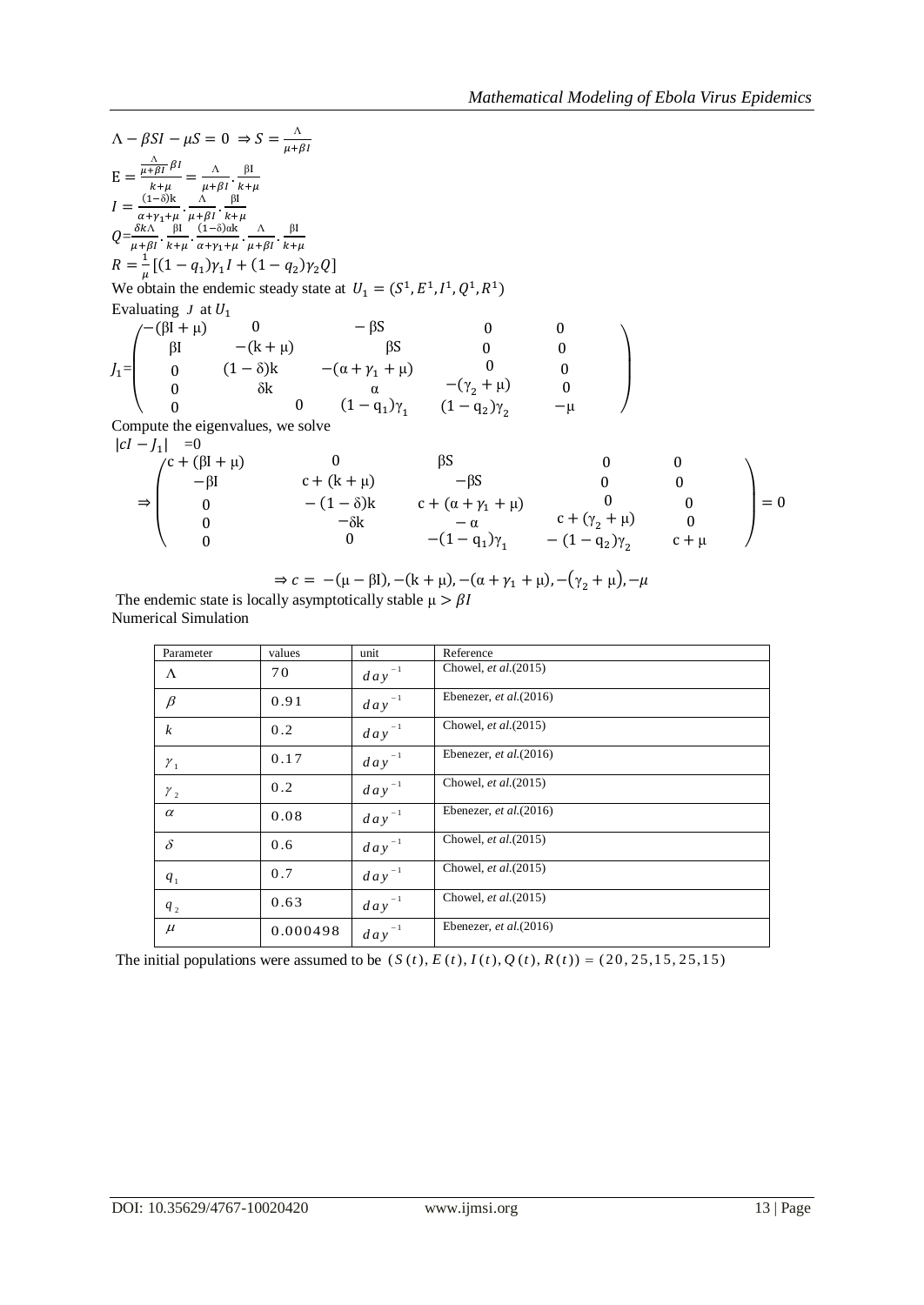## **Deterministic model analysis**



Fig. 2: Graph of Infected against time



Fig. 3: Graph of Quarantined against time

From Fig. 2, the population of infectious individuals is shown over a period. It is seen that the disease will produce an epidemic and after some time, the infected class maintains a uniform increment. The quarantined population is also shown to behave in a similar manner over a period.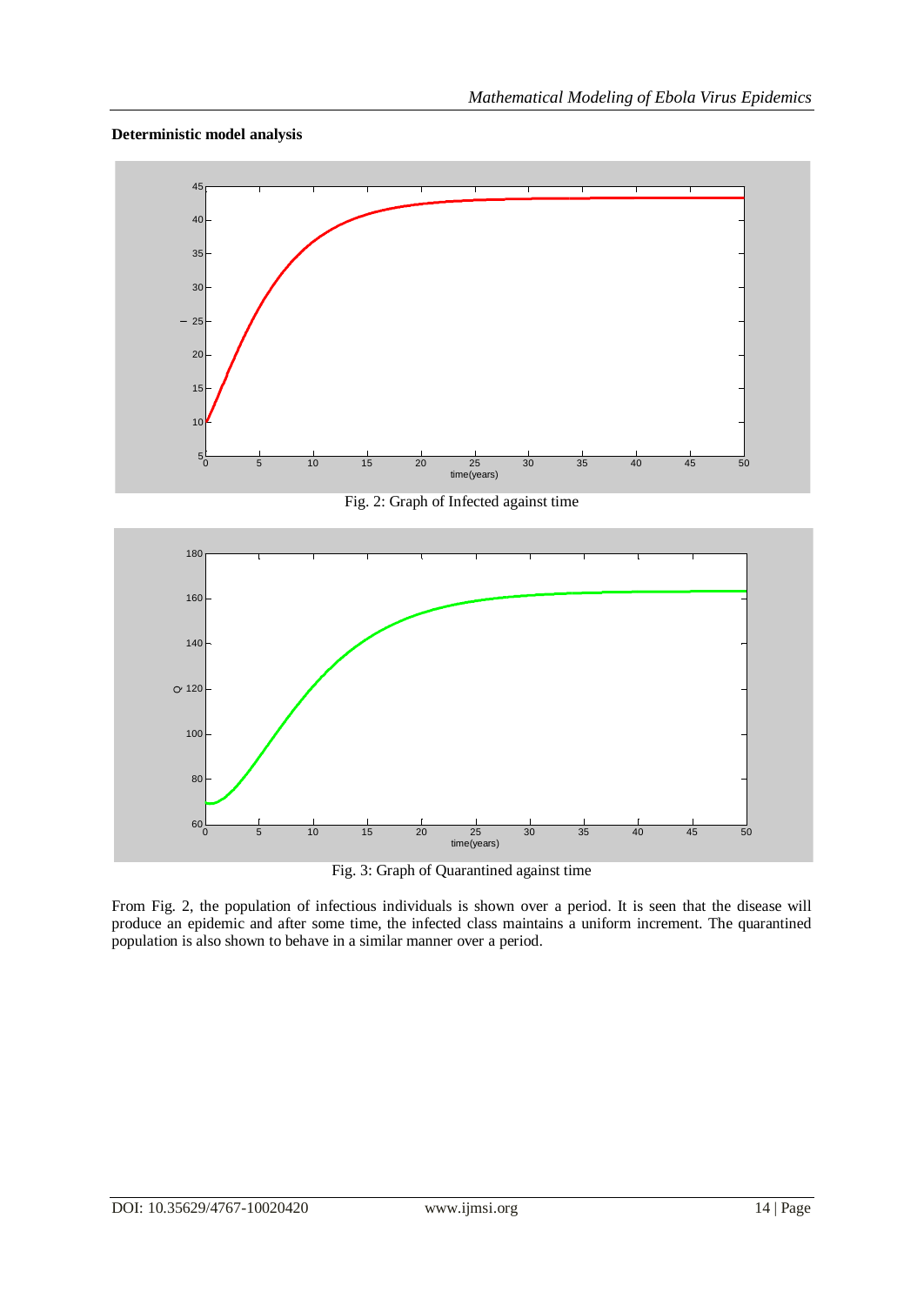## **Stochastic model Analysis**



Fig. 5: Graph of Quarantined against time

The populations of infectious and quarantined individuals over a period of time are shown in figures 4 and 5 here, the two populations have below 50 individuals for a long period of time, but after 40 years. The result seem a contrast to what is obtainable in the deterministic model when the infected and quarantined populations increase rapidly at the onset of the disease. The deterministic gives a better description of the model. It considered environmental fluctuations which were not captured by the deterministic model.

## **II. Results And Conclusion**

In this work, Chowell et. al (2015) work on modeling the case of early detection of Ebola virus is reviewed and extended to Stochastic model. A deterministic and Stochastic differential equation model is developed and investigated for the transmission dynamics of Ebola virus. The model, which is a multidimensional diffusion process, includes susceptible, exposed, infected and quarantined classes. This model is developed with an assumption that there can be a recovery for the infected population and after recovery the recovered individual do not stand the chance of been re-infected. We were able to see that the disease-free steady state of our model is globally asymptotically stable. We also observed that there should be a bound at which Susceptible become infected. The endemic steady state showed that the disease will persist in the population if there is no bound on the interactions between the susceptible and infected population. It is also important to place the infected population in a quarantine, since removing the infected population will stop the susceptible from been infected.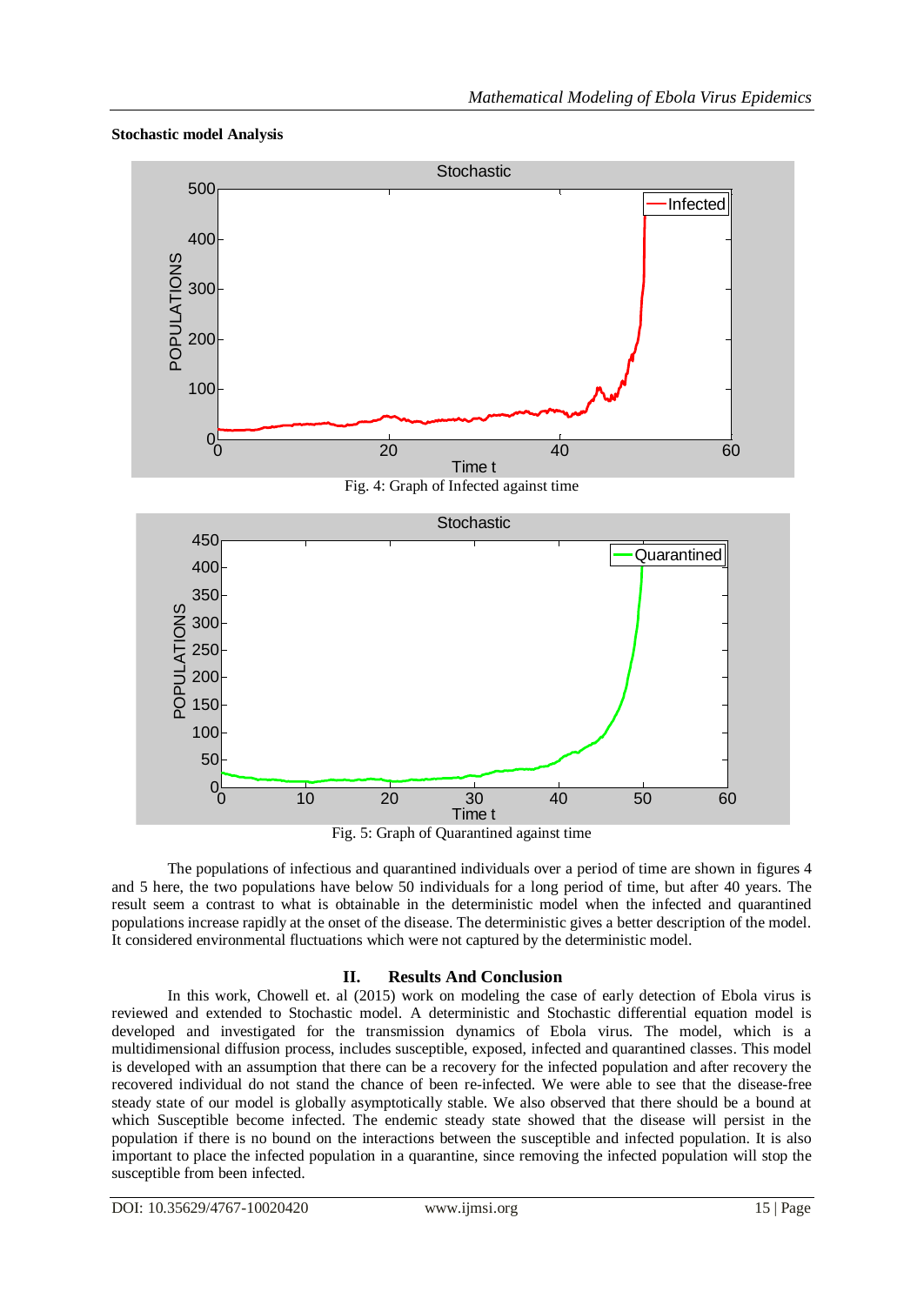Not only should mass vaccination exercise be encouraged to cover most of the population whenever there is an outbreak of the disease but also, measles prevention must be a public health priority. As a mathematical epidemiologist, I can tell you there is some good news in the Ebola epidemic ravaging West Africa. This Ebola is not spreading nearly as fast as some scourges of the past. Ebola was an interesting case study for our mathematical modeling of the spread of disease, as there were two relatively large and welldocumented outbreaks in which the impact of efforts to control the virus was evident (the 1995 outbreak in Congo — formerly known as Zaire — and the 2000 outbreak in Uganda). It was intriguing — not to mention scary — to work on a disease that produced such horrific symptoms with a fatality rate above 50 percent. But I learned then that Ebola isn't the fastest-spreading disease in human history. The good news is that Ebola has a lower reproductive rate than measles in the pre-vaccination days or the Spanish flu. Our 2004 work, which produced the first estimates for Ebola's reproductive rate by using mathematical modeling and epidemiological data from the Central African outbreaks, found that each case of Ebola produced 1.3 to 1.8 secondary cases on average. This ongoing outbreak has a reproductive rate that is about the same as the last one. It hasn't become more transmissible in the more than 10 years it was lying low — and humankind has experience in dealing with it. And the time that elapses between the first Ebola case and the generation of secondary cases is about two weeks. This should allow plenty of time to identify those who are sick and protect people who might come in contact with them. People with Ebola are contagious and able to transmit the virus only when they are showing symptoms, which occurs about a week after they are exposed to the virus. To break the chain of the current Ebola epidemic, our numbers show that health-care workers need to stop about 50 percent of infectious contacts by effectively isolating people who are infectious. (Vaccinating at least some of the population would be another option, but no licensed vaccine is available.) The trouble is that the countries suffering from outbreaks have weak health-care systems – perhaps too weak to halve the number of infectious contacts. These countries lack gloves, gowns, face masks and other essential supplies to protect nurses and doctors from infection, and they don't have an adequate surveillance system to catch and identify Ebola cases in a timely way. The number of doctors and health centers is small as well.

#### **References**

- [1]. AbdulrahmanNdanussa et al(2015): a mathematical model for controlling the spread of
- [2]. Ebola virus in Nigeria, International journal of Humanities and Management Sciences (IJHMS) Volume 3, pg 11-24
- [3]. Allan, Linda J. S. (2003) An Introduction to stochastic Processes with application to Biology.Pearson Prentice Hall, Upper Sa ddle River, NJ. Alstad, Don (2001) Basic Populus Model of Ecology. Prentice Hall, Inc. Upper Saddle River, NJ.
- [4]. Amira Racha, Delfim F. M. Torres. Mathematical Modeling, Simulation and optimal control of the 2014 Ebola outbreak in West Africa.Discrete Dynamics in Nature and Society Vol. 2015, Article ID: 842792, 9 pages.
- [5]. Arreola R, Damon D, Mirian B and Anike I.(2005). The Ebola virus: Factors affecting the dynamics of the disease. Journal of Mathematical and Theoretical Biology pg 45-54
- [6]. Bossel, Hartmut (1994) Modeling and Simulation. Wellesley, MA: A. K. Peters, 484 p
- [7]. Chowell G, Castillo Chalvez C, Krishnas, Qiux, and Anderson K.S. Modelling the effect of early detection of ebola. The Lancet infectious disease.  $2005. 15(2), 148-149$ <br>CDC Outbreak chronology:
- [8]. CDC Outbreak chronology: Ebol hemorrhagic fever. Atlanta, GA:CDC;2014. Available at http://www.cdc.goc/vhf/ebola/resources/outbreak-table.html
- [9]. Chowel D-Puente (2005), "A Mathematical models of emergent and re- emergent infectious diseases: Assessing the effect of public health interventions on disease spread: A dissertation presented to the faculty of Graduate school of Cornell
- [10]. University in partial fulfillment of the requirements for the degree of Doctor of Philosophy.
- [11]. Chowell G, Hengartner N. W, Castillo –Chavez, Fenimore P. W, Hyman J. M.(2004). The basic reproductive number of ebola and the effect of public health measure: the cases of Congo and Uganda. Journal of Theoretical Biology; 135:19-26
- [12]. Deepa O. S., SravanthiNallamalli, GopiVentekaSaiTeja (2015). Mathematical model for transmission of Ebola virus.Procedia computer science, vol. 48:741-745
- [13]. Derrick, N.R. and Grossman, S.L.(1976): Differential equations with applications, Addison Wesley Publishing Company, Phillipines, Inc.
- [14]. Diego Chowell, Muntaser Safan, and Carlos Castillo Chavez (2015) Modeling the case of Early detection of Ebola Virus. Mathematical Models in population Biology and Epidemiology,
- [15]. www.researchgate.net/publication/271079524\_Modelling\_the\_effect\_of\_early\_detection\_of\_Ebola
- [16]. Earn D. J. D, Rohani P., Bolker B. M and Grenfell B. T. (2000), "A Simple Model for Eichner M, DowellSF, Firese N (2011). Incubation period of Ebola hemorrhagic virus subtype Zaire(2011);2:3-7.Complex Dynamical Transitions in Epidemics", Journal of Original Scientific Research,Vol. 287, no. 5453: 667-670
- [17]. Edward J. Allen, Linda J. S. Allen, Armando Arciniega and Priscilla E. Creenwood (2008). Construction of Equivalent Stochastic Differential Equation Models: Stochastic Analysis and Applicatios, 26: 274-297,Taylors and Francis.
- [18]. Feldman, R.M. and Valdez-Forez, C.(2010). Applied Probability and Stochastic Processes, 2<sup>nd</sup>ed. Springer-Verlag, Berlin Heidelberg
- [19]. Finkenstadt B, Grenfell B (2000): "Time series modelling of childhood diseases: dynamical systems approach". Applied Statistics 49:187-205.
- [20]. Gerardo Chowell, and Hiroshi Nishiura (2014). Transmission Dynamics and control of Ebola virus Disease (EVD): A review. Bio Med Central 2014, 12:196. DOI: 10.1186/512916-014-0196-0
- [21]. Grais, R. F., Conlan A. J. K., Ferrari M. J., Djibo A., Menach A. L., Bjornstad O. N. and B.T Grenfell B. T. (2006). **"**Time is of the essence: exploring a measles outbreak response vaccination in Niamey, Niger." [\(rebecca.grais@epicentre.msf.org\)](mailto:rebecca.grais@epicentre.msf.org).
- [22]. Grenfell, B. T. (1992). "Journal of the Royal Statistical Society."Series B (Methodological), University of Cambridge, UK.
- [23]. Haefner, James W. (1996) Modeling Biological Systems: Principles and Applications.Chapman and Hall. New York.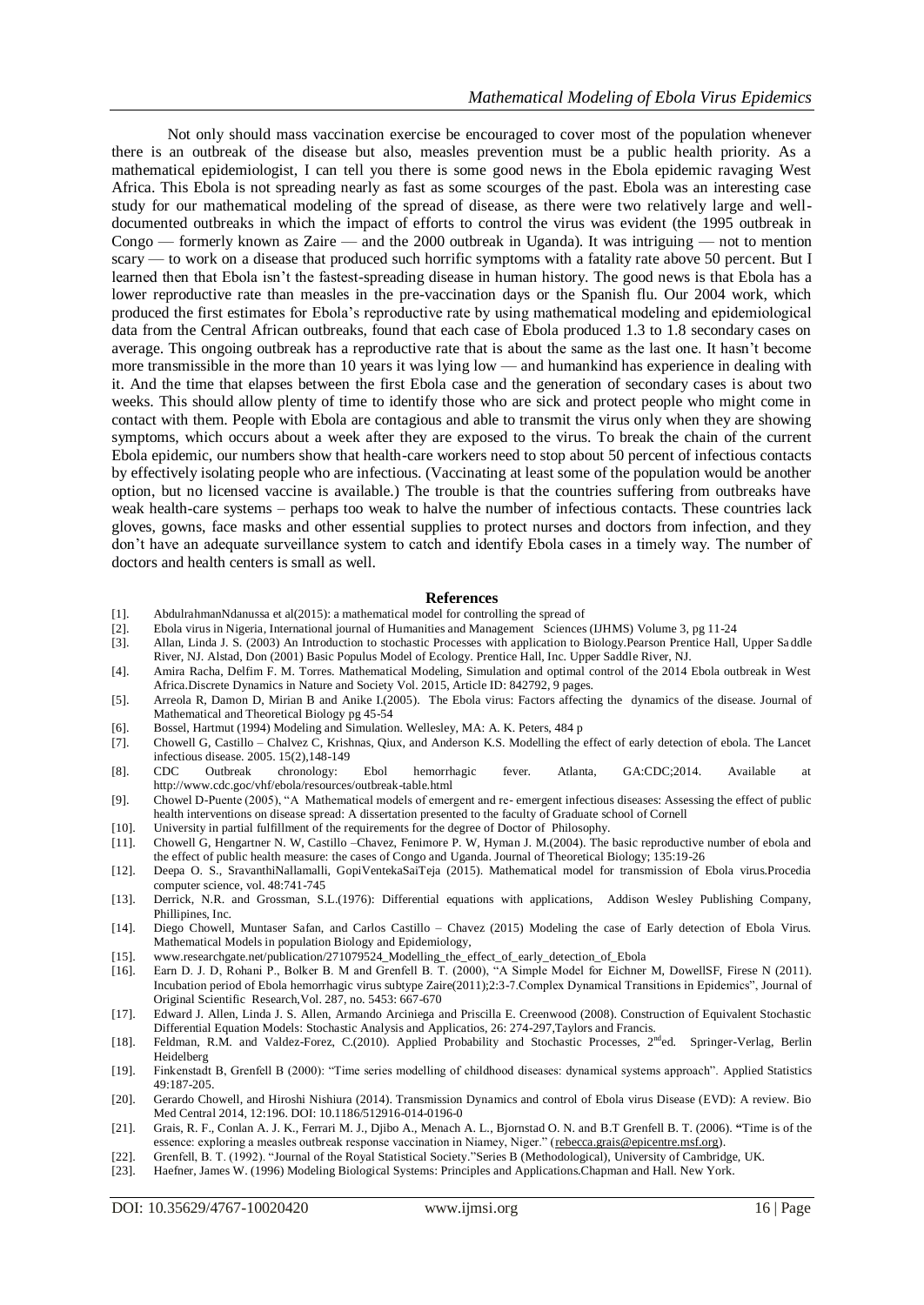#### **Appendix**

#### **Deterministic Code:**

clearall global alpha Lambda beta k gamma\_1 gamma\_2 delta q\_1 q\_2 mu alpha=0.2; Lambda=40;  $beta=0.91$ :  $k=0.2$ ; %gamma\_1=0.17; gamma\_2=0.2; delta=0.6; q  $1=0.7$ ; q  $2=0.63$ ; mu=0.0000498; for gamma  $1=0.1:0.1:0.9$ ; tspan =  $[0, 50]$ ; yzero = [50;40;10;75;20]; [t,y]=ode45(@ebolatk,tspan,yzero);  $plot(t,y(:,3),r')$ xlabel('time(years)'),ylabel('I') holdon end

#### **Stochastic Code:**

% A program for Ebola Model % The Euler-Maruyama method is used for solving the SDEs % y1 y2 y3 y4 and y5 are the different populations % y10 y20 y30 y40 and y50 are the initial populations % Problem-dependent statements are marked with a %\*\*\* % icase=1 corresponds to the deterministic problem % nt is the number of steps % h is the step size % Accuracy generally increases as h decreases clf clear foricase=2 cleartt clearyp1 clearyp2 clearyp3 clearyp4 clearyp5 nsamp=100; %\*\*\* tmax=50; %\*\*\* nt=500; %\*\*\* y10=20; %\*\*\* y20=25; %\*\*\* y30=15; %\*\*\* y40=25; %\*\*\* y50=15; %\*\*\* if(icase==1) nsamp=1; end h=tmax/nt; hs=sqrt(h); randn('state',20); %initiates the random number generator

<sup>[24].</sup> Hoff John and MichealBevers (2002) Spatial Optimization in Ecological Applications. New York: Columbia University Press. 257

p. [25]. Hannon B. and Roth M. (1994) Dynamic Modeling. New York: Springer, 248 p.

<sup>[26].</sup> Higham, N.J. (1986). "Newton's method for the matrix square root" Mathematics of Computation. Vol 46: 537-549

<sup>[27].</sup> Horn, R.A. and Johnson, C.R. (1990). "Matrix Analysis" Cambridge University Press, First Ed. [28]. Ito, K. (1951): On Stochastic differential equations, Mem. Amer. Math. Soc. Vol. 4:1-51

<sup>[28].</sup> Ito, K. (1951): On Stochastic differential equations, Mem. Amer. Math. Soc. Vol. 4:1-51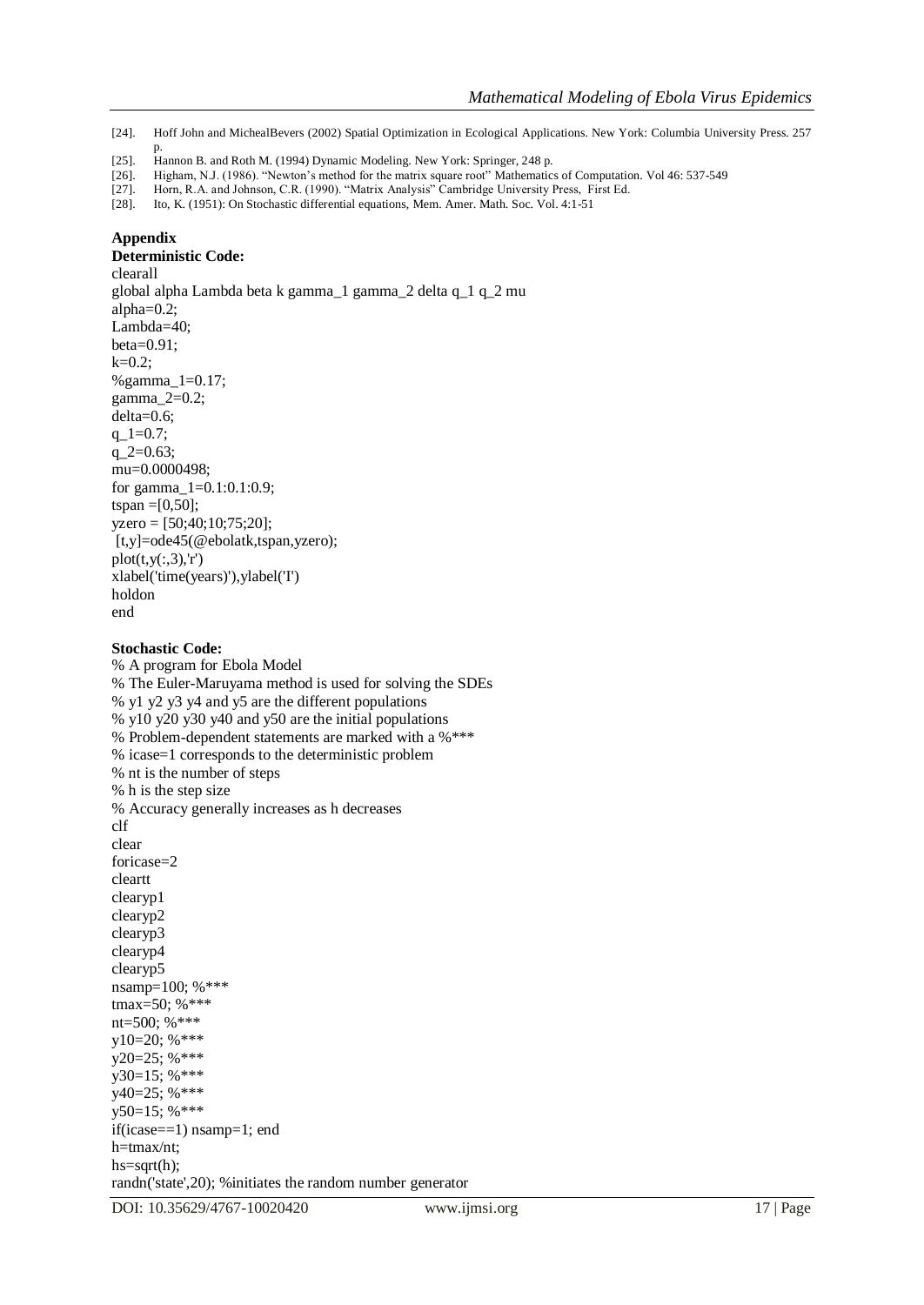$te1 = zeros(n \text{ samp}, 1);$ te2=zeros(nsamp,1); te3=zeros(nsamp,1); te4=zeros(nsamp,1); te5=zeros(nsamp,1); te6=zeros(nsamp,1);  $ji1=0;$  $ji2=0;$ j $j3=0;$  $ji4=0;$  $jj5=0;$  $ji6=0;$ forjj=1:nsamp  $y1=y10;$ y2=y20;  $y3=y30;$ y4=y40;  $y5=y50;$  $yp1(1)=y1;$  $yp2(1)=y2;$  $yp3(1)=y3;$  $yp4(1)=y4;$  $yp5(1)=y5;$  $r = randn(nt+1,14);$ nchk1=0; nchk2=0; nchk3=0; nchk4=0; nchk5=0; n=0;  $t=0;$ chk=0;  $tt(1)=0;$ while (chk==0)  $n=n+1$ ;  $t=t+h$ : if(j $j =$ =nsamp) tt $(n+1)$ =t; end Lambda=0.070; mu=0.0048; alpha=0.03; beta=0.01; delta=0.2;  $q_{-}1=0.7;$  $q_2 = 0.63;$ gamma\_1=0.17; gamma\_2=0.2; lambda\_1=0.71; lambda\_2=0.82;  $k=0.5$ ; f1=Lambda-beta\*y3\*y1-mu\*y1; f2=beta\*y3\*y1-(k+mu)\*y2; f3=(1-delta)\*k\*y2-(alpha+gamma\_1+mu)\*y3; f4=delta\*k\*y2+alpha\*y3-(gamma\_2+mu)\*y4; f5=(1-q\_1)\*gamma\_1\*y3+(1-q\_2)\*gamma\_2\*y4-mu\*y5;  $g1=sqrt(delta)*r(n,1)-sqrt(mu*y1)*r(n,2)-sqrt(beta*y1*y3)*r(n,1);$  $g2=sqrt(\beta \text{eta} \cdot y1 \cdot y3) \cdot \text{eta}(n,4) - \sqrt{\text{eta} \cdot y2} \cdot \text{eta}(n,5) - \sqrt{\text{eta}(n\beta \cdot x4)} \cdot \text{eta}(n,6) - \sqrt{\text{eta}(n\beta \cdot x4)} \cdot \text{eta}(n,7);$  $g3 = sqrt((1-delta)*k)*r(n,5)-sqrt*(mu*y3)*r(n,7)-sqrt(alpha*y3)*r(n,8)-sqrt((1-q_1)*gamma_2)*r(n,9);$  $g4 = sqrt(detta*k)*r(n,6) + sqrt(alpha * y3)*r(n,8) - sqrt(mu*y4)*r(n,11) - sqrt((1-q_2)*lambda_2)*r(n,12)$  $sqrt(q_2*gamma_2) * r(n,13);$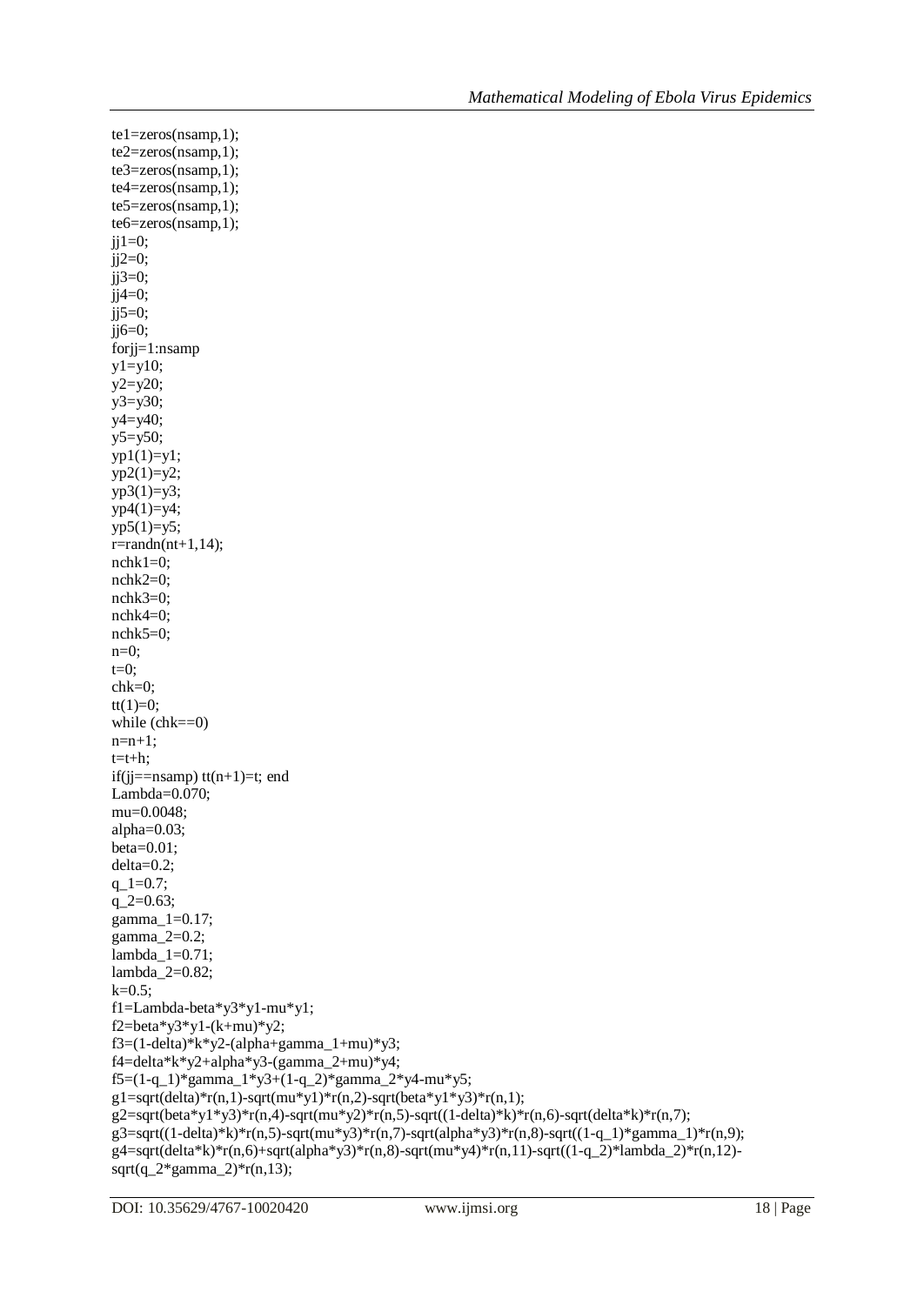```
g5 = sqrt((1-q_1)*gamma_1)*r(n,9) + sqrt(2-q_2)*gamma_2)*r(n,13) - sqrt(mu*y5)*r(n,14);if(icase==1) g1=0; end
if(icase==1) g2=0; end
if(icase==1) g3=0; end
if(icase==1) g4=0; end
if(icase==1) g5=0; end
y1=y1+h*f1+hs*g1;y2=y2+h*f2+hs*g2;y3=y3+h*f3+hs*g3;y4=y4+h*f4+hs*g4;y5=y5+h*f5+hs*g5;
if(jj = n \text{samp}) yp1(n+1)=y1; end
if(jj==nsamp) yp2(n+1)=y2; end
if(jj =nsamp) yp3(n+1)=y3; end
if(jj =nsamp) yp4(n+1)=y4; end
if(jj =nsamp) yp5(n+1)=y5; end
% This is Euler's approximation to the SDE
if (y1 < 1)chk=1;
ji1=i1+1;te1(ij1)=t;end
if (y2 < 1)chk=1;
jj2=jj2+1;te2(jj2)=t;end
if (y3 < 1)chk=1;
ji3=ij3+1;te3(jj3)=t;end
if (y4 < 1)chk=1;
ji4=jj4+1;te4(jj4)=t;end
if (y5 < 1)chk=1;
ji5=i5+1;te5(ij5)=t;end
if (t > tmax)chk=1;
jj6=jj6+1;te6(jj6)=t;chk=1;
end
end% end of while (chk==0) loop
end% end of for jj=1:nsamp loop
tp=0; tp1=0; tp2=0; tp3=0; tp4=0; tp5=0; tp6=0;
if(ji1 \approx = 0) tp1=sum(te1)/ji1; end
if(ji2 \approx = 0) tp2=sum(te2)/ji2; end
if(jj3 \sim=0) tp3=sum(te3)/jj3;end
if(jj4 \sim = 0) tp4=sum(te4)/jj4; end
if(jj5 \sim = 0) tp5=sum(te5)/jj5; end
if(jj6 \approx = 0) tp6=sum(te6)/jj6; end
if(j_11+j_12+j_13+j_14+j_15\sim=0)tp=(sum(te1)+sum(te2)+sum(te3)+sum(te4)+sum(te4))/(j1+jj2+jj3+jj4+jj5); end
p1=jj1/nsamp;
```